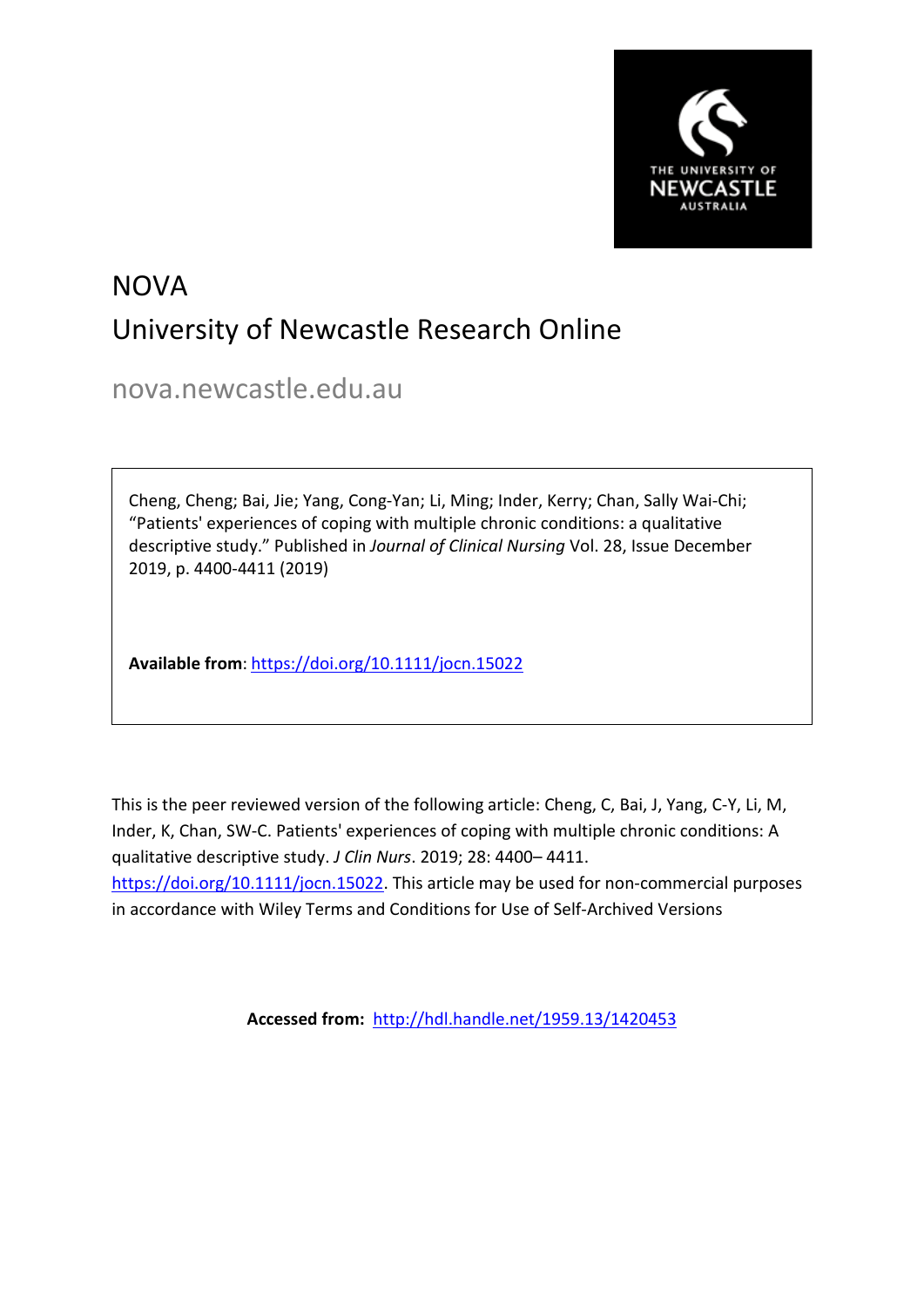#### MR. CHENG CHENG (Orcid ID : 0000 -0002 -7467 -8426)

Article type : Original Article

# **i. Title**

Patients' Experiences of Coping with Multiple Chronic Conditions: A Qualitative Descriptive Study

#### **ii. Running title**

Coping with multiple chronic conditions

# **iii. Names of authors**

Cheng CHENG<sup>1, 3</sup>, Jie BAI<sup>3</sup>, Cong-Yan YANG<sup>4</sup>, Ming LI<sup>5</sup>, Kerry INDER<sup>1</sup>, Sally Wai-chi CHAN<sup>2</sup>

# **iv. Institutional affiliations of authors**

<sup>1</sup> School of Nursing and Midwifery, University of Newcastle, Callaghan, Australia

<sup>2</sup> University of Newcastle Singapore, Singapore

<sup>3</sup> Department of Nursing, Bengbu Medical College, Bengbu, Anhui, China PR

<sup>4</sup> Department of Nursing, The First Affiliated Hospital of Bengbu Medical College, Bengbu, Anhui, China PR

<sup>5</sup> Department of Neurology, The First Affiliated Hospital of Bengbu Medical College, Bengbu, Anhui, China PR

## **v. Corresponding author**

Cheng Cheng

RW2 -56 Richardson Wing, University Drive, Callaghan, NSW 2308 Australia

Email: ccheng1@uon.edu.au

Tel: +6 1 -49216651

# **vi. Acknowledgments**

We thank China Scholarship Council (CSC) for its sponsorship. We acknowledge the contributions made by all the participants in this study.

This article has been accepted for publication and undergone full peer review but has not been through the copyediting, typesetting, pagination and proofreading process, which may lead to differences between this version and the Version of Record. Please cite this article as doi: 10.1111/jocn.15022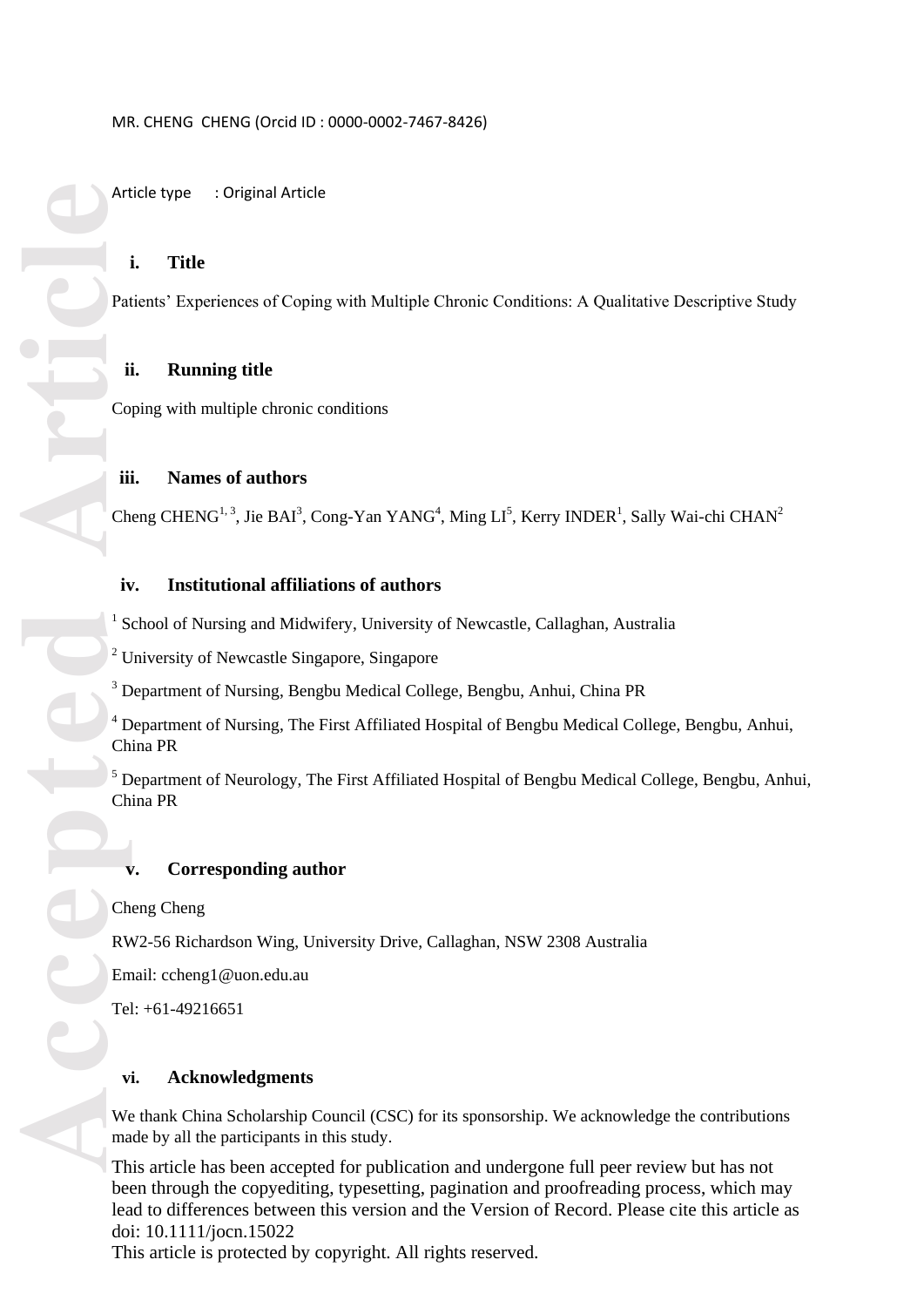# **vii. Conflict of Interest statement**

The authors declare that there is no conflict of interest regarding the publication of this study.

## **viii. Funding Statement**

None

#### **Abstract**

**Objective:** To explore the experiences of how Chinese adults cope with multiple chronic conditions in everyday life.

Background: Having multiple chronic conditions is stressful, requiring people to make physical and mental adaptations. There is little evidence exploring how people cope with multiple chronic conditions, especially in an Asian context.

**Design:** A qualitative descriptive design was employed. The Consolidated criteria for reporting qualitative research (COREQ) was used to report this study.

**Contract of the Contract of Contract of Contract of Contract of Contract of Contract of Contract of Contract of Contract of Contract of Contract of Contract of Contract of Contract of Contract of Contract of Contract of C Methods:** This study was conducted in a tertiary referral and teaching hospital in Bengbu, Anhui, China, between August and October 2018. A purposive sampl e of 14 people with multiple chronic conditions, aged between 32 and 75 years , completed a demographic questionnaire and semi-structured face-to-face interviews. The interviews were digitally recorded and transcribed verbatim. Qualitative content analysis guided data analysis.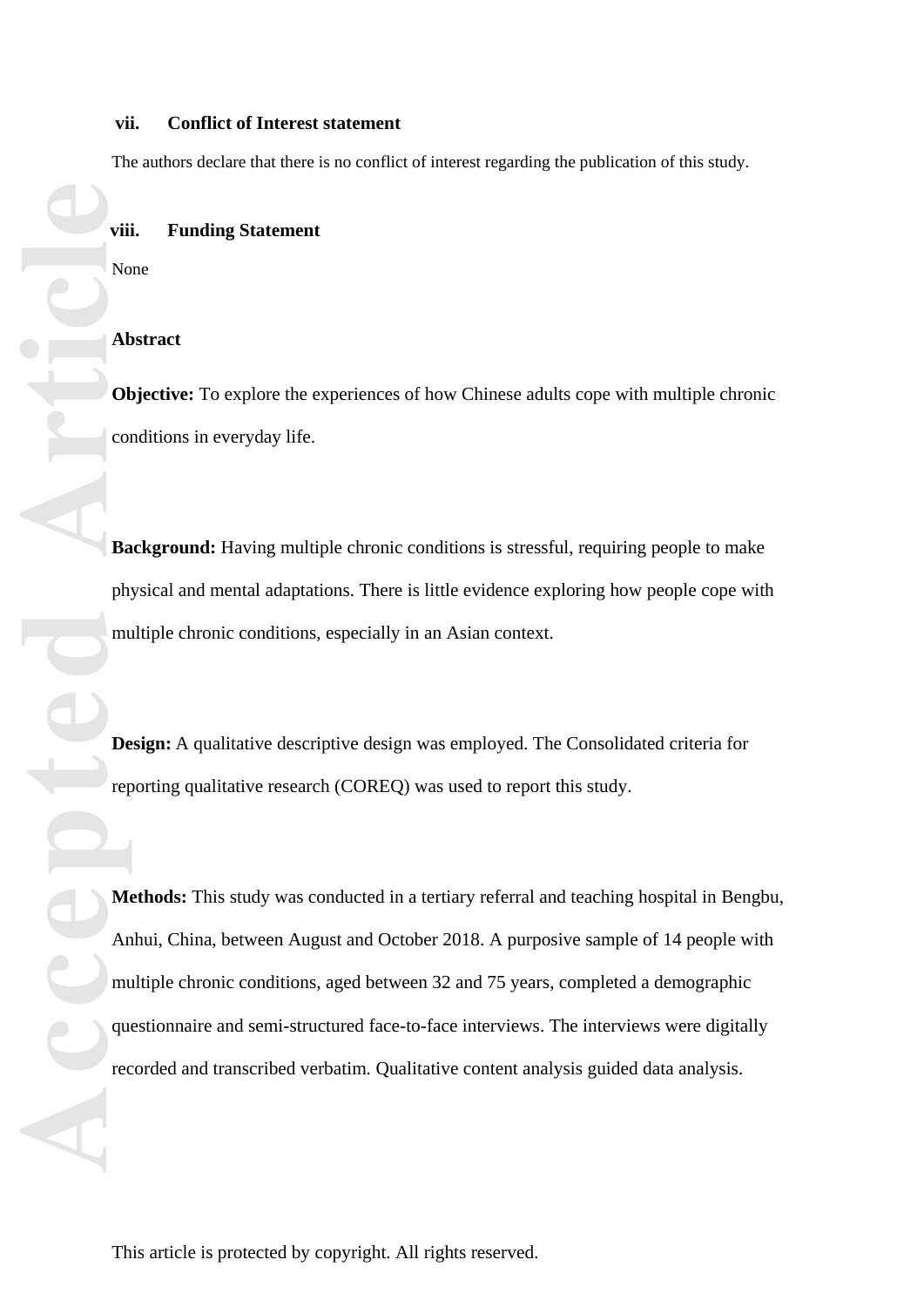Results: Four distinctive themes comprising of subthemes were developed from participants' narratives pertaining to coping with multiple chronic conditions: (1) appraising multiple chronic conditions, (2) addressing multiple chronic conditions management, (3) maintaining psychological well -being, and (4) fulfilling a social role. Illustrative quotations were cited to support each theme.

**Conclusions:** This study underscores that people cope with multiple chronic conditions in everyday life by using a compendium of coping strategies. As one of the influencing factors, culture dominates the ways of coping at different levels among people with multiple chronic conditions. These findings expand the current literature on coping based on an Asian perspective and inform further cross -culture research on this topic.

**CC**<br> **Accepted Article**<br> **Article**<br> **Article**<br> **Article**<br> **Article**<br> **Article**<br> **Article**<br> **Article**<br> **Article**<br> **Article**<br> **Article**<br> **Article**<br> **Article**<br> **Article**<br> **Article**<br> **Article**<br> **Article**<br> **Article**<br> **Articl Relevance to clinical practice:** Healthcare professionals should understand peoples' experiences of coping with multiple chronic conditions to provide more holistic and dynamic healthcare to address their actual needs. Healthcare professionals should be acquainted with how culture impacts individuals ' coping and develop culture -tailored supportive programs such as family -based interventions , to promote the health of people with multiple chronic conditions .

Keywords: Coping, multiple chronic conditions, qualitative research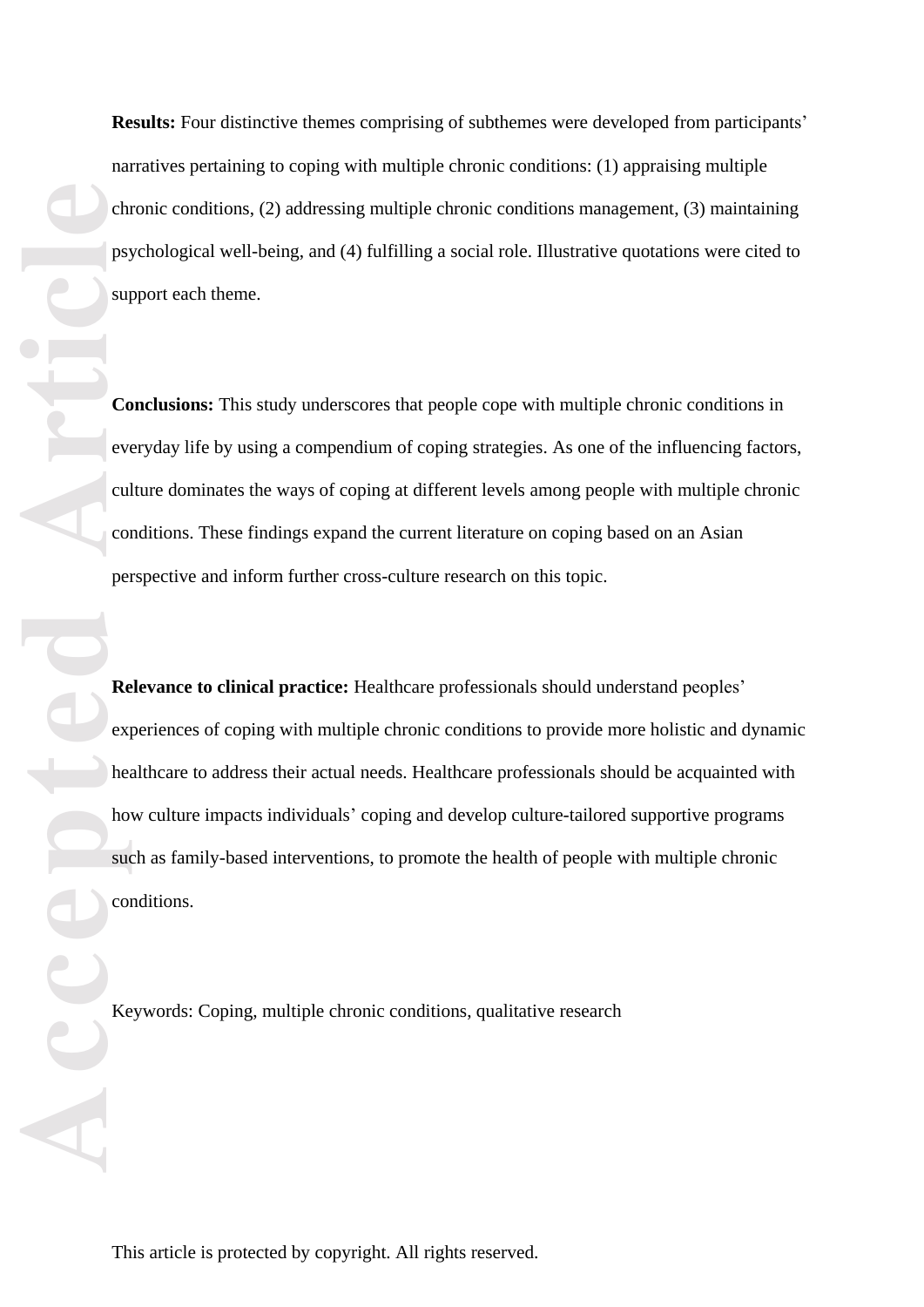#### **What does this paper contribute to the wider global clinical community?**

Further attention should be given to individuals' adaptation to multiple chronic conditions due to the increasing prevalence of multiple chronic conditions and the manifold impacts of multiple chronic conditions on peoples' lives.

Healthcare professionals should learn from peoples' experiences of coping with multiple chronic conditions that may vary across countries. Evidence -based knowledge can serve as a foundation for healthcare and guide the formation of a clinical environment within different cultural contexts.

Healthcare professionals need to move forward in building appropriate coping -based interventions that reduce barriers of day -to -day life and maximize the benefits of the healthcare plan among people with multiple chronic conditions.

# **Introduction**

Multiple chronic conditions (MCCs), also known as multimorbidity, refer to the co existence of two or more long -term health conditions, which include physical and psychological health conditions (e.g. diabetes), ongoing symptoms (e.g. chronic back pain), sensory loss (e.g. vision loss), and alcohol and substance abuse (National Institute for Health and Care Excellence, 2016) . MCCs affect all age groups but tend to increase with age. A past review indicated that the prevalence of MCCs ranged from 20% -30% in the whole population to 55% -98% in the older adults population globally (Marengoni et al., 2011) . With improved healthcare and better living conditions, it can be expected that people are generally living longer with MCCs and may spend more time in poor health. MCCs are linked with more healthcare utilization and costs (Wang, Si, Cocker, Palmer, & Sanderson, 2018), resulting in a considerable economic burden for the healthcare system. A systematic review found that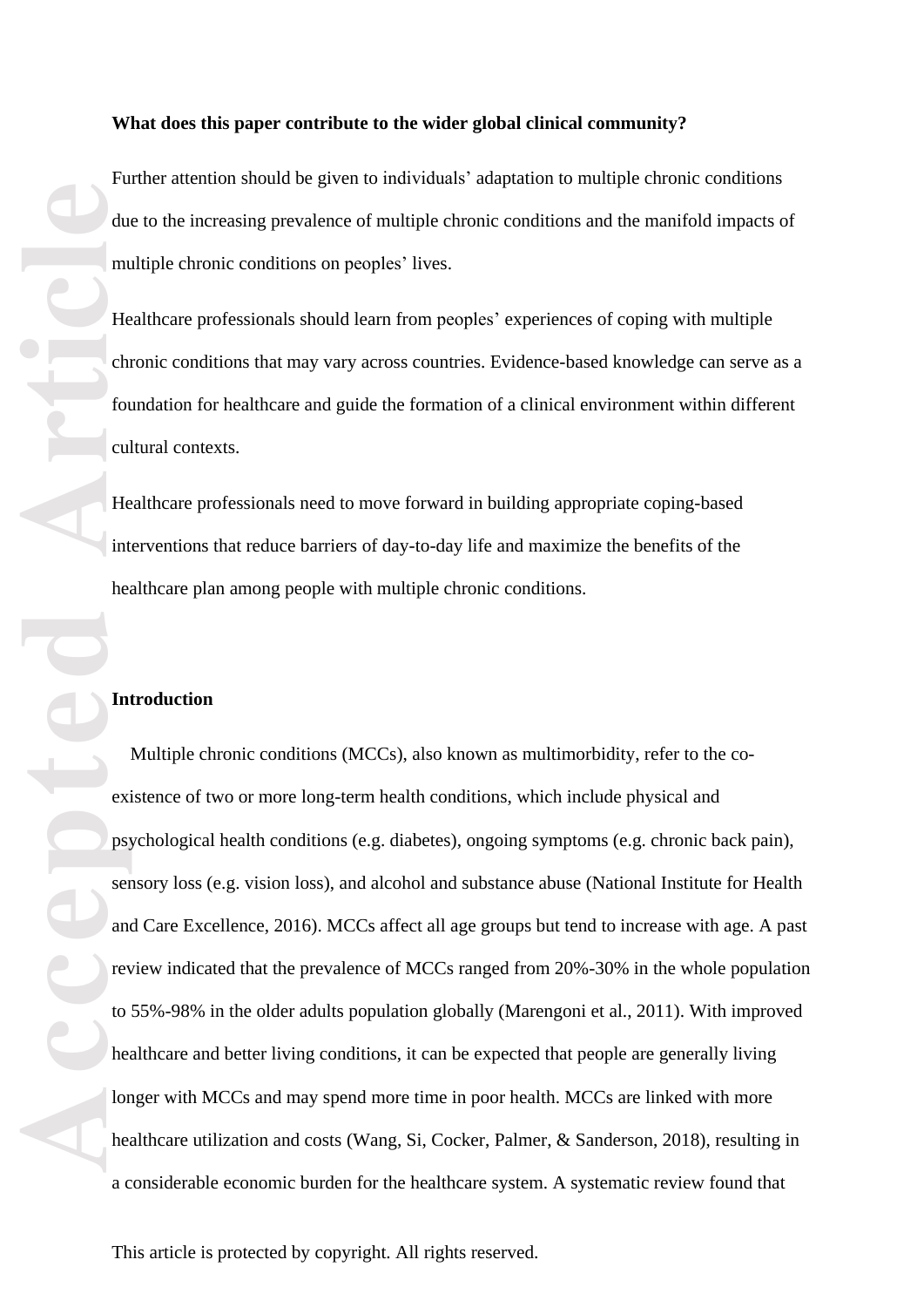Southeast Contract of the Manual Contract of the Manual Contract of the Manual Contract of the Manual Contract of the Manual Contract of the Manual Contract of the Manual Contract of the Manual Contract of the Manual Contr

the annual out -of-pocket expenditure (OOPE) on medications associated with 0 to 1, 2, and more than 3 chronic conditions increased by 2.7 times, 5.2 times, and 10.1 times, respectively (Sum et al., 2018). Thus, MCCs represent a significant challenge for present and further healthcare services.

MCCs have a significant impact on people's lives. MCCs are highly associated with physical limitations (Calderon -Larranaga et al., 2018), negative moods (Read, Sharpe, Modini, & Dear, 2017), and poor quality of life (QoL) (Shad et al., 2017). MCCs also pose massive burdens to people's families. Qualitative research depicted that people with MCCs often perceived being "falling apart" due to the burden of MCCs (Mason et al., 2016).

Caring for people with MCCs is challenging. A common issue for healthcare is that pharmacological and non -pharmacological treatments might be burdensome for people with MCCs. People with MCCs are at risk of polypharmacy, inconsistent health suggestions, and adverse drug events (Boyd & Fortin, 2010; Calderón -Larrañaga et al., 2012). Healthcare for MCCs can become uncoordinated and fragmented. This is related to the lack of integration among specialist health services of different health conditions, healthcare delivery at different levels , and by different healthcare professionals (Døssing & Burau, 2015) .

Some healthcare models are developed to support people with MCCs. For example, Australia developed a framework for managing MCCs through a patient -centered approach. The framework highlighted the importance of effective communication and coordination in healthcare provision. People with MCCs and healthcare professionals need to work together to negotiate priorities and evaluate the outcomes of healthcare (Harris, Dennis, & Pillay, 2013) . In Europe, the multimorbidity care model was designed and developed by a collaborative research project (Joint Action on Chronic Diseases and Promoting Healthy Ageing across the Life Cycle, JA -CHRODIS). This integrative model focuses on five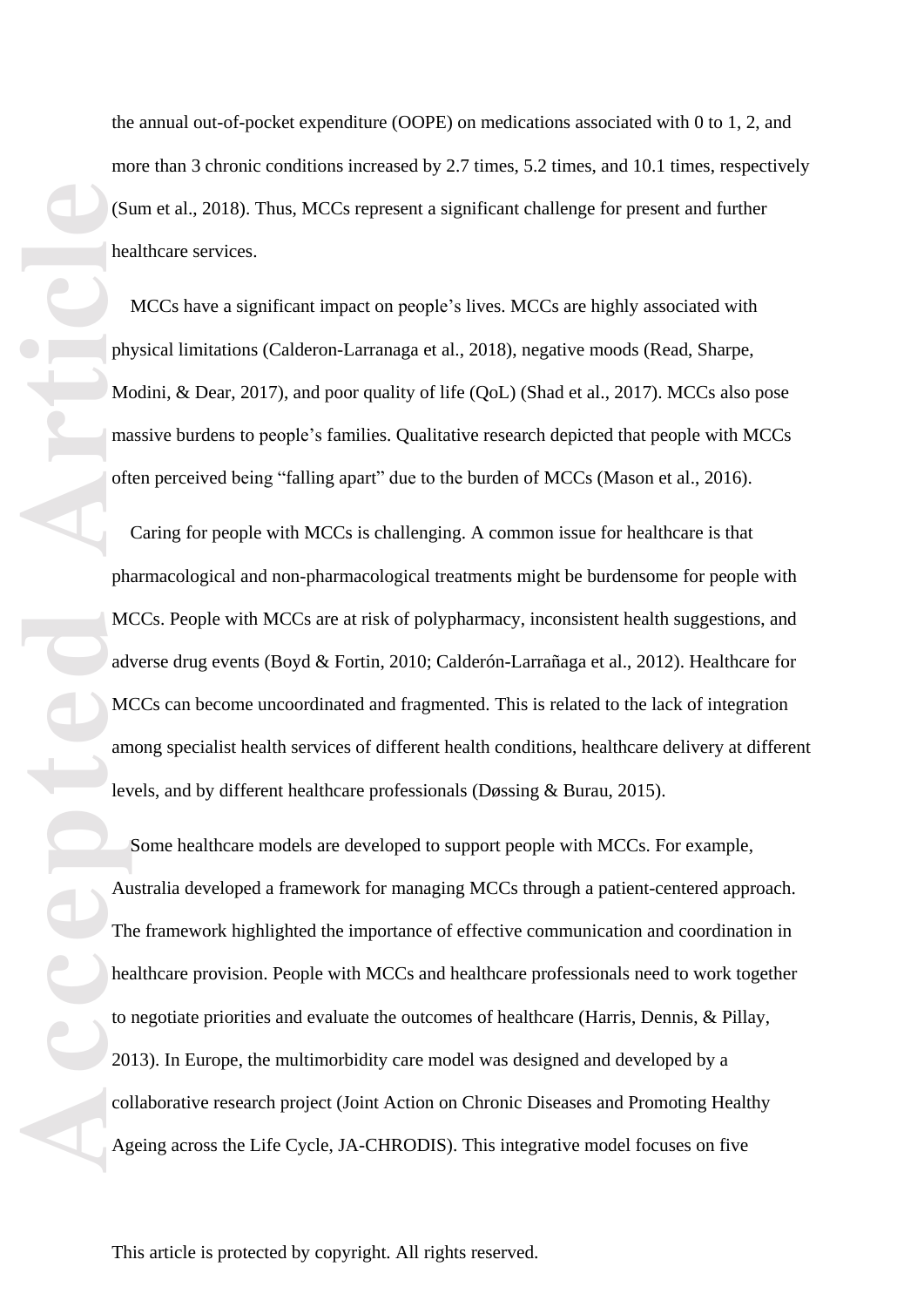healthcare domains: healthcare delivery, decision -making and self-management, technology application, and social resources (Palmer et al., 2018) .

## **Background**

**Accepted Article** Management of MCCs requires people to adapt physically and mentally (Wister et al., 2016). Coping, as one of the psychological variables that explain adaptations to disease , is suggested to be a significant tool to look after psychological health (Cox et al., 2017) and physical health (Ito & Matsushima, 2017). Many studies have demonstrated the significant role of coping in buffering the outcomes of stressful scenarios such as living with chronic conditions (Aldwin & Park, 2004; Carlson, 2016; Traa, De Vries, Bodenmann, & Den Oudsten, 2015). According to the transactional model of stress and coping (Lazarus  $\&$ Folkman, 1984) , coping refers to a process where people make conscious and/or unconscious efforts to respond to stressful situations, which exceed their available resources and jeopardize their well -being. The stress and coping theory describe s how people evaluate and cope with stressful situations. First people assess the stressor they face. This process is known as "primary appraisal" , which help s people to know the importance of the stressor. Then people perform "secondary appraisal" to see if they have enough resources to manage the stressor. Both of these appraisals affect their "coping efforts", which determine people's physical and mental health outcomes. The coping process includes either problem -based or emotion -based coping. Problem -based coping refers to ways of dealing with stressful events while emotion-based coping refers to ways of managing negative emotional responses. Meaning -focused coping was added in Folkman's later work (Folkman, 2008). This process of coping refers to an individual person's personal beliefs , values, and existential goals to focus on the positive aspects in order to sustain his or her coping process. There are no "good"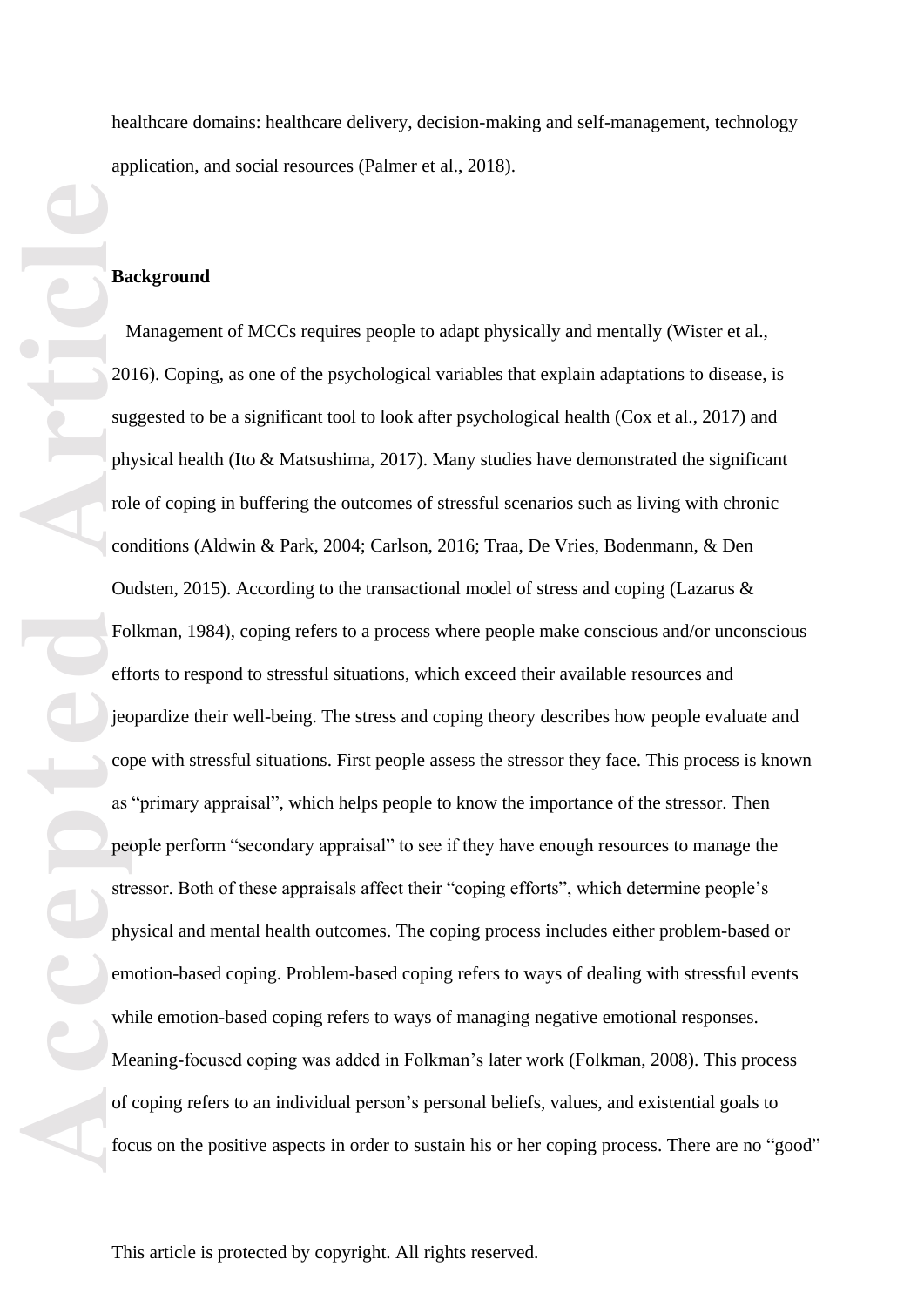or "bad " coping strategies however some may be more effective than others for different people. Adopting appropriate and effective coping strategies is significant for people with MCCs to maintain a good Qo L (Livneh, 2016). Many factors such as demographic characteristics, the trajectory of diseases, health care, and culture may influence the adoption of different coping strategies (Folkman & Nathan, 2011).

Media<br>
of the of the pedia<br>
article<br>
As<br>
of the pedia<br>
accepted<br>
accepted<br>
accepted<br>
accepted<br>
accepted<br>
accepted<br>
accepted<br>
iiv There has been a n increasing number of studies investigating coping in the context of MCCs. Coventry, Small, Panagioti, Adeyemi, and Bee (2015) systematically reviewed and synthesized qualitative findings regarding the experience of MCCs, and offered three elements for facilitating effective self-management for those suffering from MCCs, management of medicines and moods, and available resources, and self-preservation. Rosbach and Andersen (2017) synthesized qualitative literature on the burden of treatment in people with MCCs. Their findings identified the different components in the burden of treatment and indicated the burden was related to the workload of demands, the capacity , and the context. People with MCCs used strategies such as prioritizing different treatments to routinize their everyday lives. However, there is a paucity of primary studies regarding how Asian people cope with MCCs or that have considered the experience of coping with MCCs cross -culturally (Cheng, Inder, & Chan, 2018). Lazarus and Folkman (1984) considered that coping is a dynamic process impacted by various factors such as culture, external support, and life experiences. Knowledge regarding coping with MCCs can help to understand the ways that people deal with complex stressors resulting from MCCs, and may assist in developing appropriate interventions with adjustments to meet psychological needs and achieve effective self-management. Through a qualitative inquiry, researchers are able to obtain deep insight s into people's perceptions o f their MCCs to explore th e experience of living with MCCs (Creswell, Hanson, Clark Plano, & Morales, 2007) .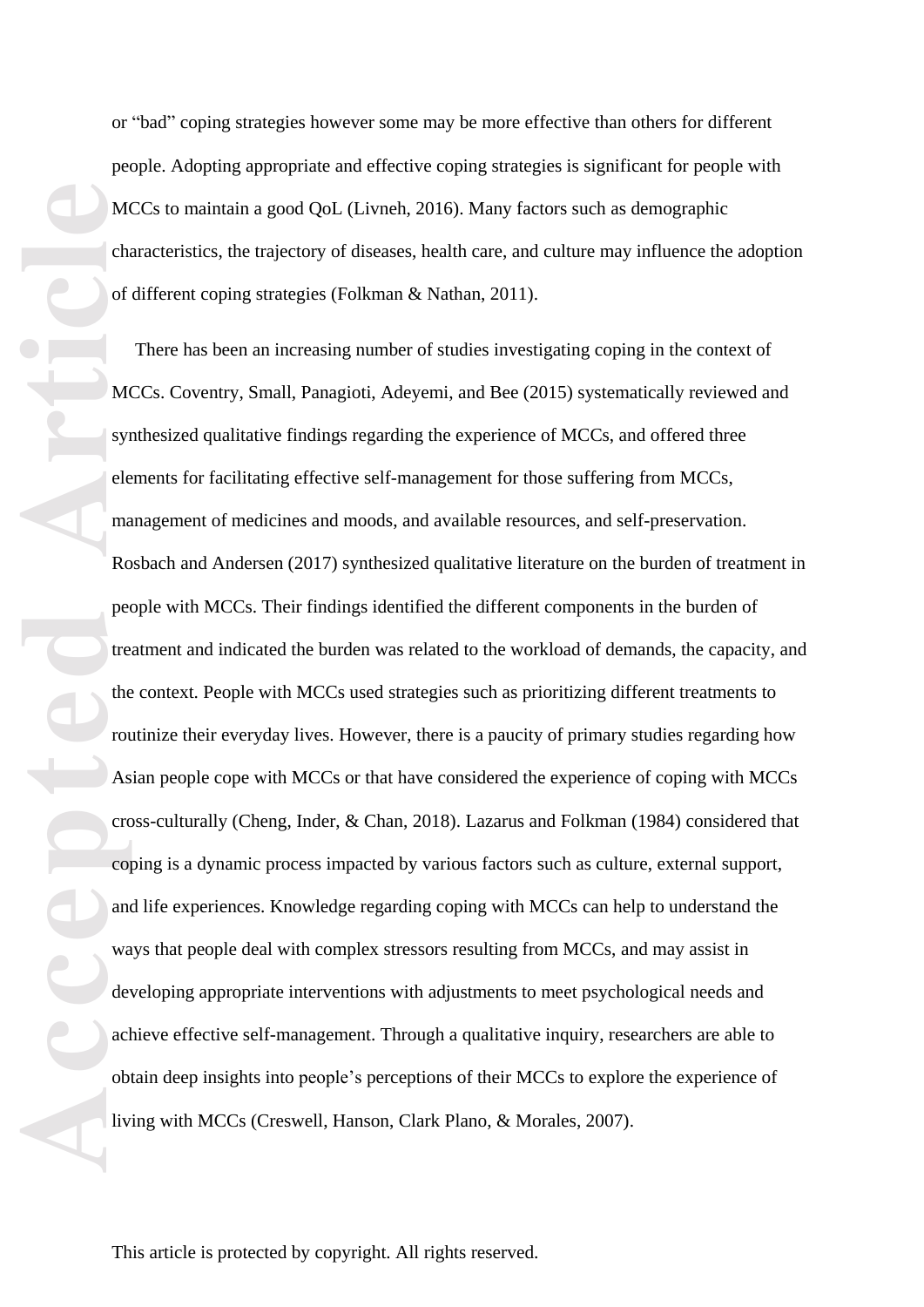China has undergone a health shift from communicable to non -communicable diseases in recent decades. It is expected that the prevalence of chronic diseases is projected to increase by 40% by 2030 in China (World Health Organization, 2015). Meanwhile, China is facing an aging crisis with projection that older adults (over 60 years old) will increase from 12% in 2010 to 28% in 2040 (World Health Organization, 2015). Increasing aging populations and the increase in chronic conditions predict a rise in the number of people with MCCs.

The prevalence of MCCs has been investigated by several population -based studies in China. A cross -sectional study based in northeastern China showed that almost a quarter of adults had MCCs (Wang et al., 2015). Evidence from the China Health and Retirement Longitudinal Study (CHARLS) indicated that nearly half of middle ‐ aged and older participants in the urban area reported having MCCs (Chen, Cheng, Zhuang, & Broad, 2018). Recent research has shown a high prevalence of MCCs in China, indicating that there is a potential increase in problems concerning MCCs, which may impact on people's health (Wang et al., 2014).

by agi<br>agi<br>20<br>the adi<br>Do particle<br>po (W<br>rec stu of per Mt to current of per Mt to current of per Mt to current of the current of the current of the current of the current of the current of the current of the current of the Despite the growing number of people suffering from MCCs in China, people with MCCs receive little attention in the current healthcare service provision (Chen et al., 2018). Few studies have assessed the ways in which people describe and perceive everyday experiences of coping with MCCs. There is a paucity of research that has investigated the experiences of people with MCCs in China. This study aimed to explore the experiences of coping with MCCs in China. By utilizing a qualitative approach, the findings of this study will contribute to understanding and theorizing coping of MCCs in Asian contexts and will expand the current knowledge about cultural consequences on coping.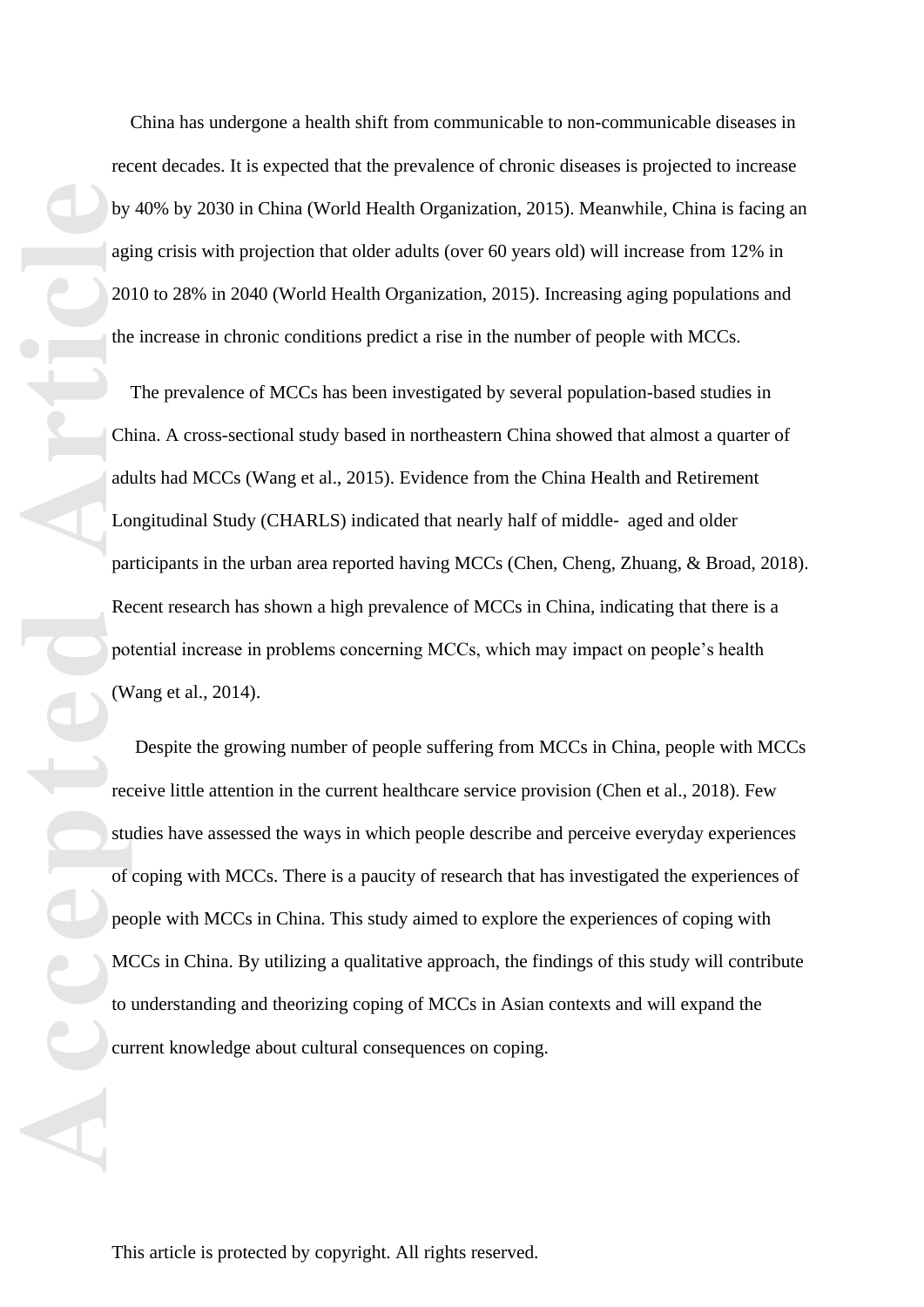# **Design**

 The current study employed a qualitative descriptive design, which is suggested as an appropriate method of choice to obtain "*straight descriptions of phenomena*" and provide "*comprehensive summary of an event in the everyday terms of those events*" (Sandelowski, 2000). This design is appropriate to facilitate an exploration of people's experiences of coping with MCCs from their own stories. The Consolidated criteria for reporting qualitative research (COREQ) (Tong, Sainsbury, & Craig, 2007) was followed throughout the research process to maximize the rigor of the analyzing process and the trustworthiness of the findings (See Supplementary File 1).

# **Sample and setting**

**Accepted Article**<br> **Article**<br> **Article**<br> **Article**<br> **Article**<br> **Article**<br> **Article**<br> **Article**<br> **Article**<br> **Article**<br> **Article**<br> **Article**<br> **Article**<br> **Article**<br> **Article**<br> **Article**<br> **Article**<br> **Article**<br> **Article**<br> **A**  This study took place from August to October 2018, in a tertiary referral and teaching hospital in Bengbu, Anhui, China. Recruitment flyers were posted and distributed by clinical nurses at the study venue. Individuals interested in participating in the research approached the first author by phone, mail or in person. This study used a purposive sampling technique to recruit participants. A general practitioner at the study venue helped to confirm the eligibility of people with MCCs. The inclusion criteria were (1) Chinese adults  $( \geq 18 \text{ years})$ old) who had more than one chronic condition , and (2) can communicate in the language of Mandarin. People who were not able to understand the informed consent or had difficulties complying with the research procedures were excluded. In qualitative research, data saturation is often used as a sampling principle (Morse, 2015). This meant recruitment would be stopped when no new information was found . In this study, data saturation was reached at the  $14<sup>th</sup>$  interview.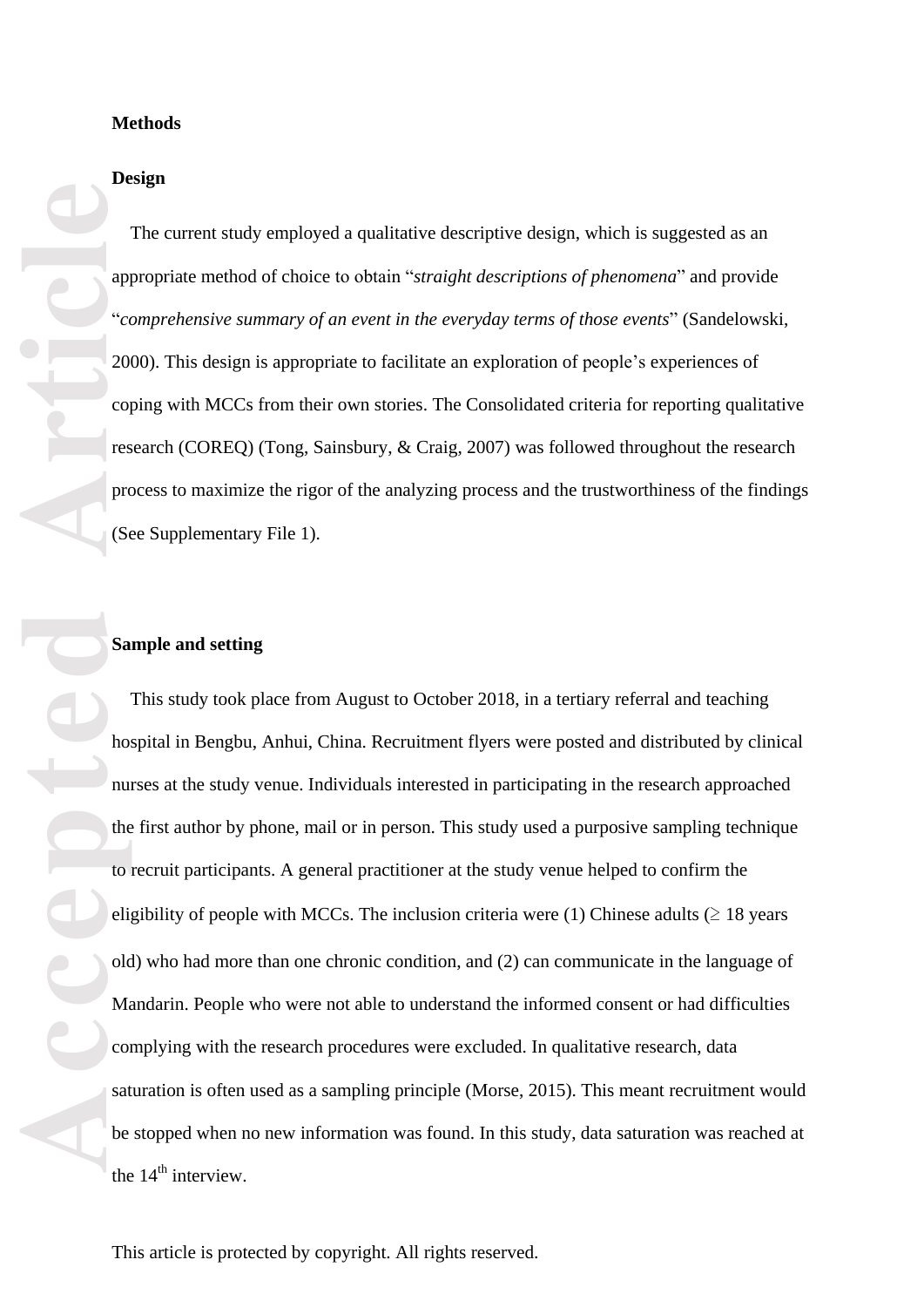**Accepted Article**<br> **Article**<br> **Article**<br> **Article**<br> **Article**<br> **Article**<br> **Article**<br> **Article**<br> **Article**<br> **Article**<br> **Article**<br> **Article**<br> **Article**<br> **Article**<br> **Article**<br> **Article**<br> **Article**<br> **Article**<br> **Article**<br> **A** An interview booklet including a demographic data sheet and a clinical data sheet were developed. The demographic sheet collected information on age, gender, marital status, employment, and educational background. The clinical sheet obtained information regarding MCCs such as type and duration. Semi -structured questions were developed by the first author based on findings from a past review (Cheng et al., 2018). A expert panel including two academic scholars and two clinical nurses helped to refine the interview questions by close reading (Castillo -Montoya, 2016). Through the reading, the first author asked the panel members putting themselves in the place of the potential interviewees. This work helped to identify how interviewees might understand the interview questions. Pilot interviews ( $n = 2$ ) were conducted to test the essentials of the interviews such as procedure, consent, data recording, venue, and timing. In this study, coping was defined as the strategies that Chinese adults used to manage their chronic conditions and the associated impacts.

 Before the interviews, potential participants were informed of the study objectives. Written informed consent was obtained. All interviews were conducted in a quiet and comfortable meeting room at the study venue so that the interviewees could share their stories without disruption. The interview schedule was arranged according to the participants' preferences. The participants' demographic and clinical data were obtained before the interview. Each participant spent approximately 5 minutes completing the demographic and clinical sheets.

Participants were asked to answer questions such as, "Please describe the chronic conditions you are experiencing?" and "How did you cope with these conditions or cope with the impact these conditions have on your life?" If the interviewees had difficulty in understanding the interview questions, several approaches were used to improve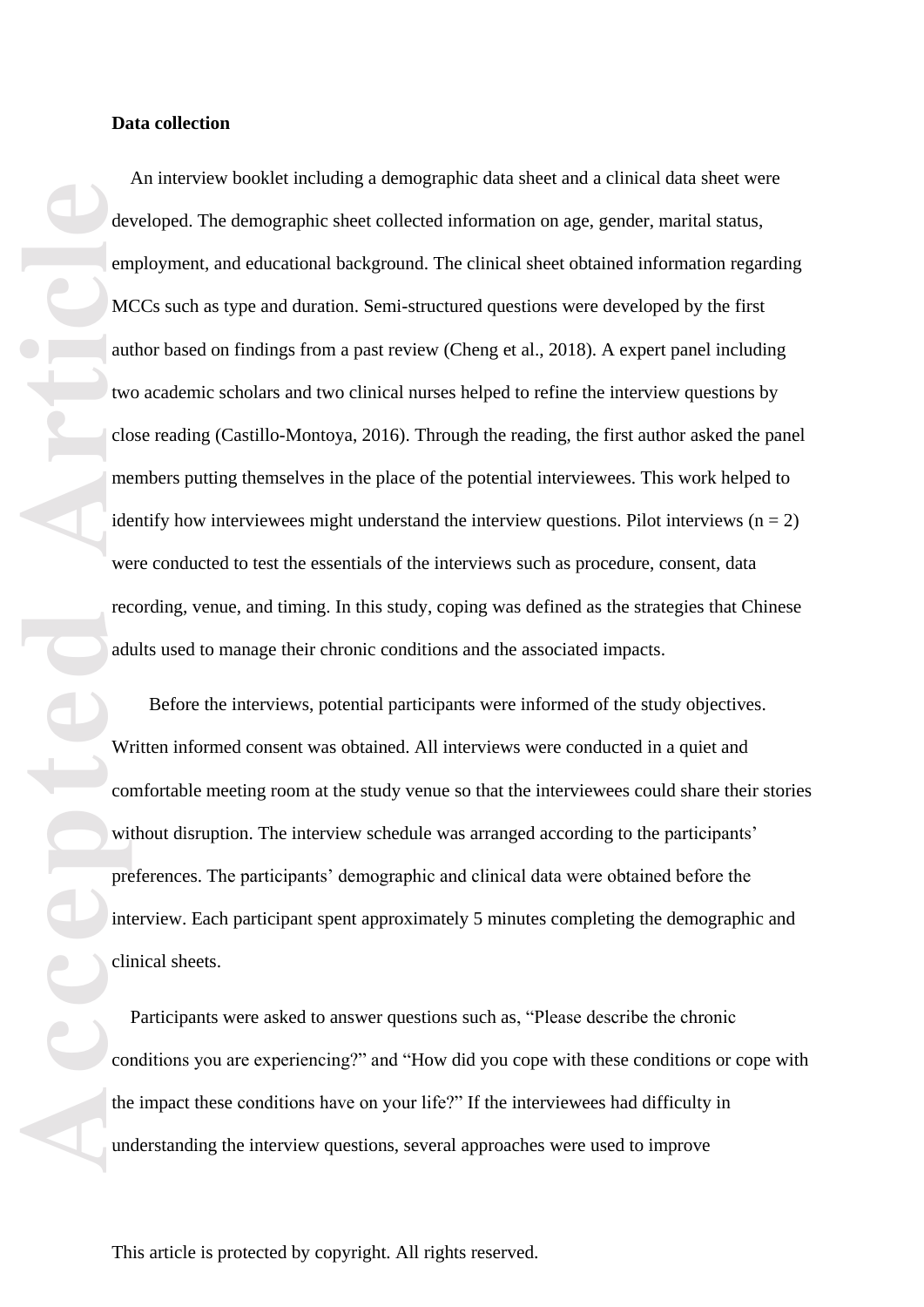understanding and prompt a response: (1) using probing questions. Examples of probing questions were, "How do the chronic conditions impact your life…?", "How do you manage your chronic conditions?", "What is the biggest problem you have encountered in trying to cope with your chronic conditions?" , and "What types of information or skills do you think would be most beneficial for you?"; (2) allowing for more time for reflection , and (3) rephrasing questions by using simpl e words. The duration of the interview s ranged from 30 to 55 minutes. All interviews were digitally recorded. Field notes were taken during the interview.

#### **Data analysis**

**Accepted Articles Condensation Articles Condensation Article Article Article Article Article Article Article Article Article Article Article Article Article Article Article Article** Demographic and clinical data were summarized by descriptive statistics. Recordings were transcribed verbatim by the first author. Qualitative content analysis with hand coding was used to analy z e the data. Qualitative content analysis is a systematic way to describe the phenomenon and could be applied using an inductive or deductive method (Hsieh & Shannon, 2005). Inductive content analysis is used when there is little knowledge available for the current research questions while deductive content analysis is used to examine a past theory or model (Elo & Kyngäs, 2008). As this was the first study exploring the experiences of Chinese people with MCCs, a n inductive approach with three analytical phases: preparation, organizing , and reporting was undertaken (Elo & Kyngäs, 2008). The first phase " preparation", began with selecting the unit of analysis which refers to various objects of the specific research (e.g. a group of individuals) or a research theme. In this study, the unit of analysis was the transcribed interviews of Chinese adults with MCCs. The next step in the preparation phase is to make sense of the obtained data by reading through the data several times to improve understanding and familiarity with the content. The second phase is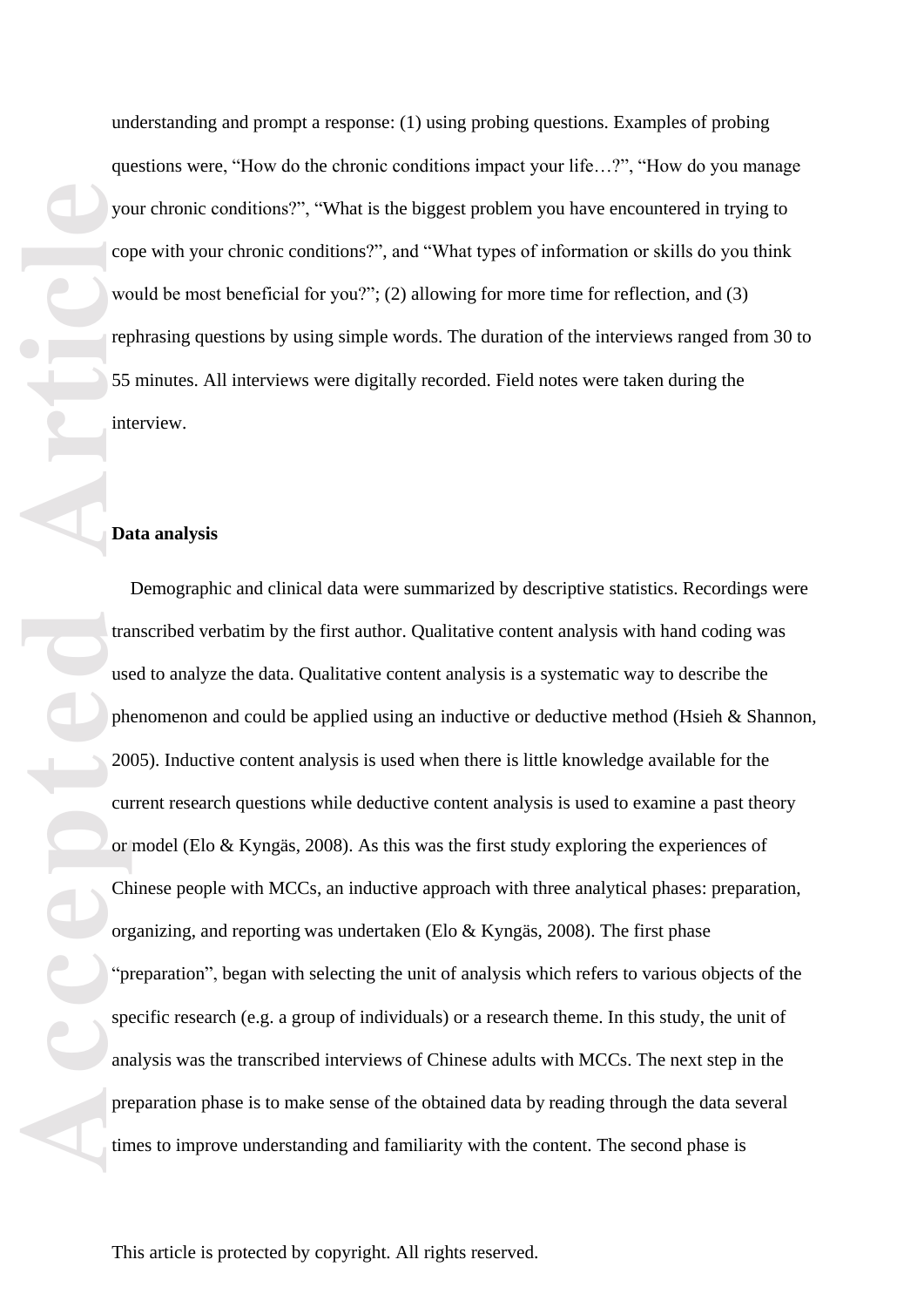"organization" where the researchers conducted initial open coding, developed themes, and abstract descriptions. Open coding involved making notes and headings to describe the data when reading through it. After the open coding, the researchers started to reduce the lists of categories by grouping those similar and dissimilar categories into higher -order categories . The last phase "abstraction" refers to the development of an overall description of the research questions by collapsing the categories. The conflicts in grouping and generating categories were discussed by the researchers until consensus reached. Finally, the researcher s examine d and reported the findings.

Participants were approached by telephone to clarify unclear statements if necessary. The first author translated themes, subthemes, and quotations from Chinese to English. A bilingual (Chinese/English) author with expertise supervised the whole procedure to assure the validity of the content .

### **Rigor**

We cat The research of the Right of the Cat exists of the Right of the Cat of the Cat of the distribution of the the the the the cat of the state of the cate of the cate of the state of the cate of the cate of the cate of To improve trustworthiness, the researchers enhance d credibility by adopting purposive sampling to represent a range of experiences regarding coping with MCCs. A reflective diary was kept throughout the interview process, and memos of preliminary analyses were taken. The interview questions were designed by an international team including experienced qualitative researcher s, and the interview questions were refined by consulting a panel of academic and clinical experts. The findings were discussed and reviewed by all the authors (two bilingual speakers) to reach an agreement. Illustrative quotes from the transcripts were used to support the findings. Transferability was improved by providing a thic k description of the phenomenon such as research setting, participants' background, and verbatim statements.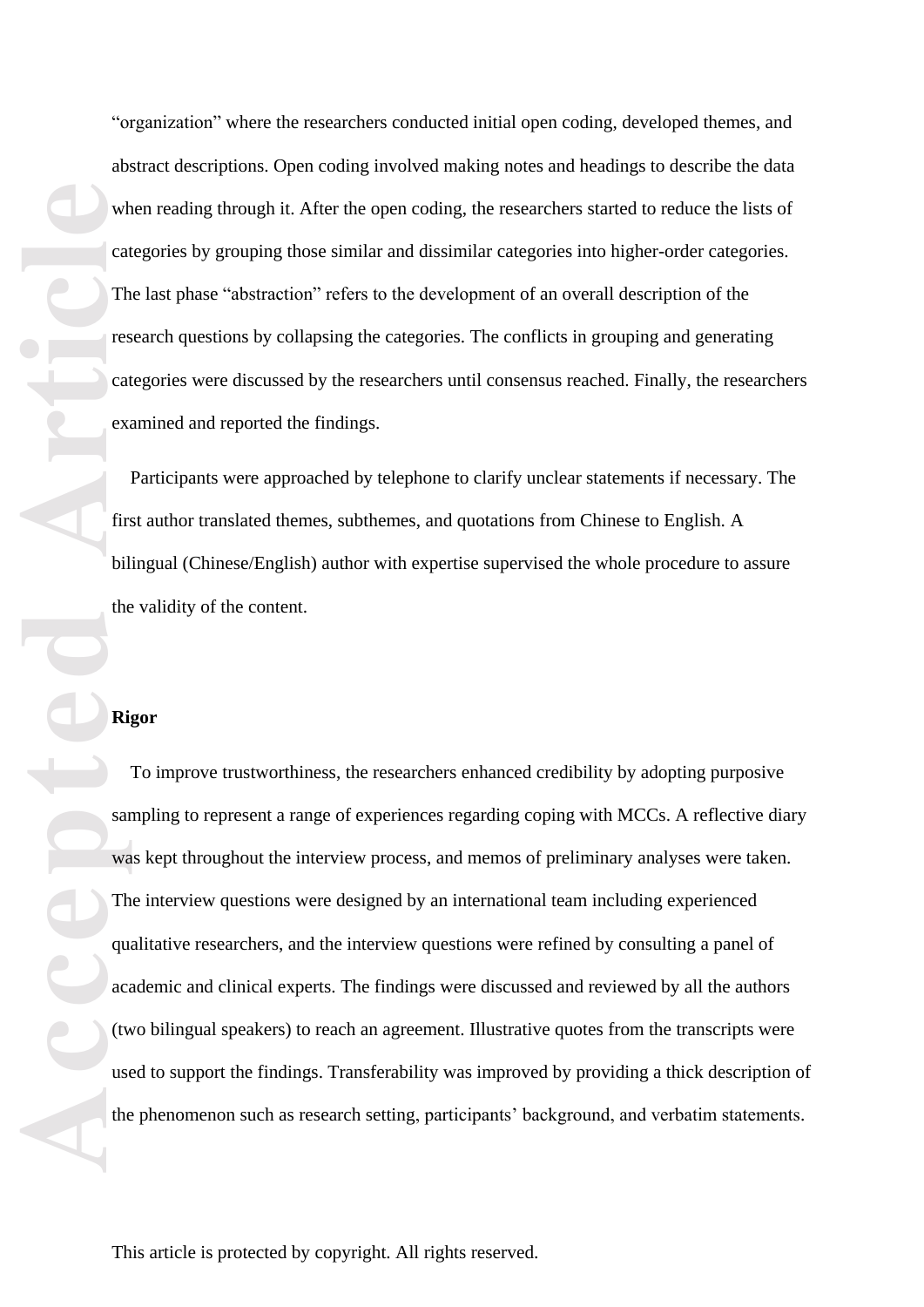**Example 18**<br> **Article**<br> **Article**<br> **Article**<br> **Article**<br> **Article**<br> **Article**<br> **Article**<br> **Article** This study was approved for implementation by the human research ethics committee of the University (H -2017 -0378) and the study venue. Participants were informed that all data would be anonymous and that their names would not be associated with any data reporting or publication. They were informed that the health services where they currently received care would not be influenced by whether they take part in the interview. They could stop the interview or withdraw from the study at any time without reason .

#### **Results**

# **Sample characteristics**

All 14 participants (57% Female,  $n = 8$ ) were married. More than half had three chronic conditions  $(n = 8, 57\%)$ . The most common conditions were hypertension (systolic blood pressure  $\geq 140$  mm Hg and/or diastolic blood pressure  $\geq 90$  mm Hg), type 2 diabetes (fasting plasma glucose  $\geq 7.0$  mmol/), and nonalcoholic fatty liver disease. Sample characteristics are presented in Table 1.

#### **An overview of major themes**

Four major themes consisting of subthemes emerged from the participants' statements of coping with MCCs. The participants reported that their experiences of suffering from the consequences of MCCs for day -to -day life were complex as the multifarious nature of MCCs. Those consequences resulted in a series of challenges that influenced many spheres of daily life. To deal with MCCs, the participants developed a range of coping strategies. Quotations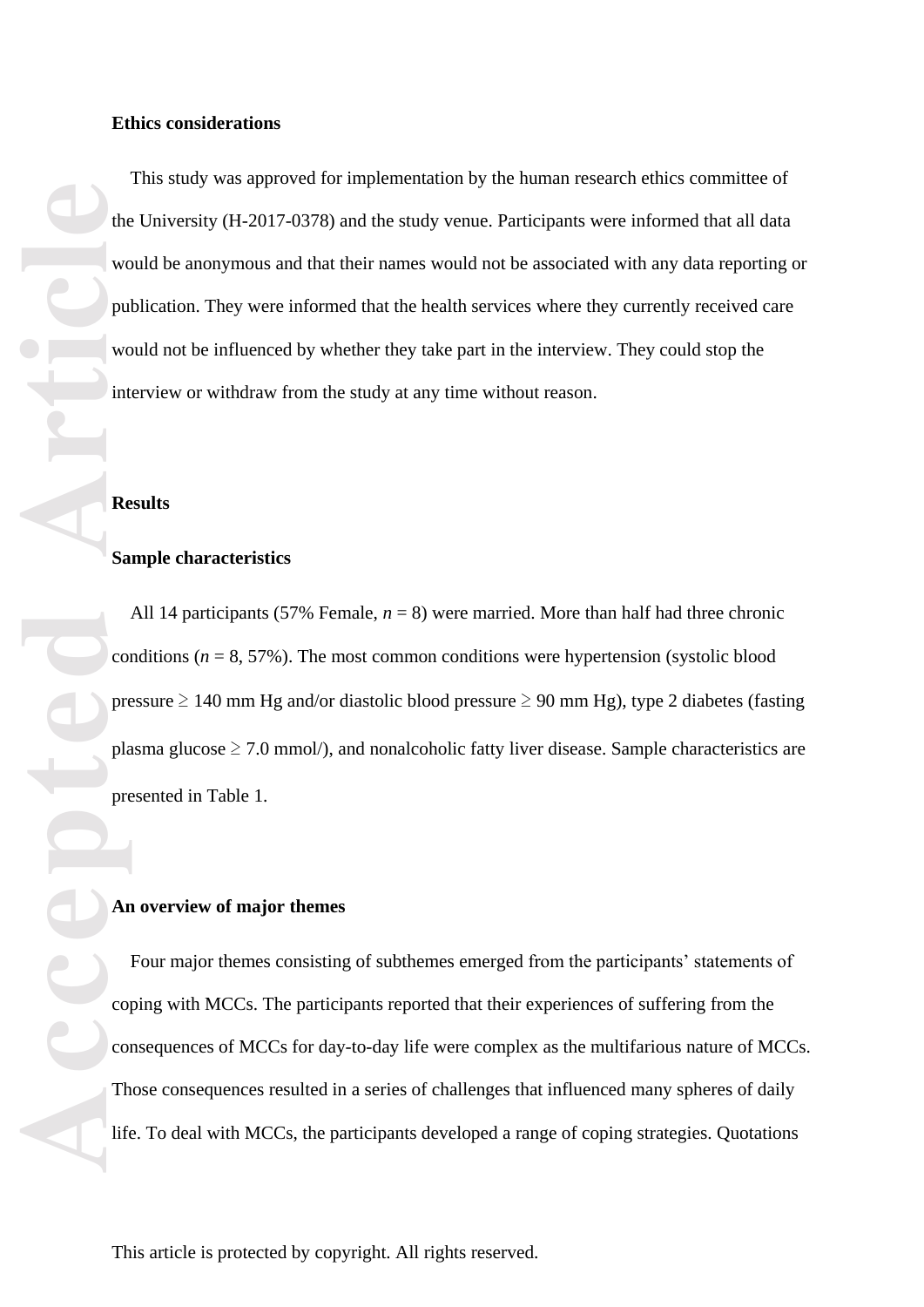from the transcripts were used to illustrate the theme and the gender, age, and MCCs of each participant were identified.

# **Appraising MCCs**

The first theme is "Appraising MCCs", which refers to how people made appraisals based on the perceived impacts of MCCs and the associated challenges. This theme covers three subthemes.

**Article**<br> **Article**<br> **Article**<br> **Article**<br> **Article**<br> **Article**<br> **Article**<br> **Article**<br> **Article**<br> **Article**<br> **Article**<br> **Article**<br> **Article**<br> **Article**<br> **Article** *Prioritize conditions* People with MCCs usually evaluated their co-existing chronic conditions and repeatedly expressed concerns about the conditions with the greatest physical impacts. No patient considered two or more conditions as equals. Almost all people were able to elaborate on their experiences concerning a single condition rather than "the whole situation I have". A patient reported his prioritization of treating three chronic conditions.

*"I do not care about it (hyperlipidemia) because I cannot feel it. I think we should treat my hypertension and diabetes first…"* (Male, 60s, hypertension, diabetes, hyperlipidemia, fatty liver diseases)

 *Consequences of MCCs* As identified by most participants, the most common and serious issues were physical limitations associated with their MCCs. The typical descriptions were provided by participants with limited mobility and painful disorders. For example, a patient emphasized "terrible" experiences of Ménière's disease:

*"Having MCCs is physically uncomfortable for me. Lots of symptoms: tiredness, dizziness, out of sorts, drenched in sweat. Drugs can't control them."* (Female, 70s, Ménière's disease, diabetes, vision impairment, and hypertension)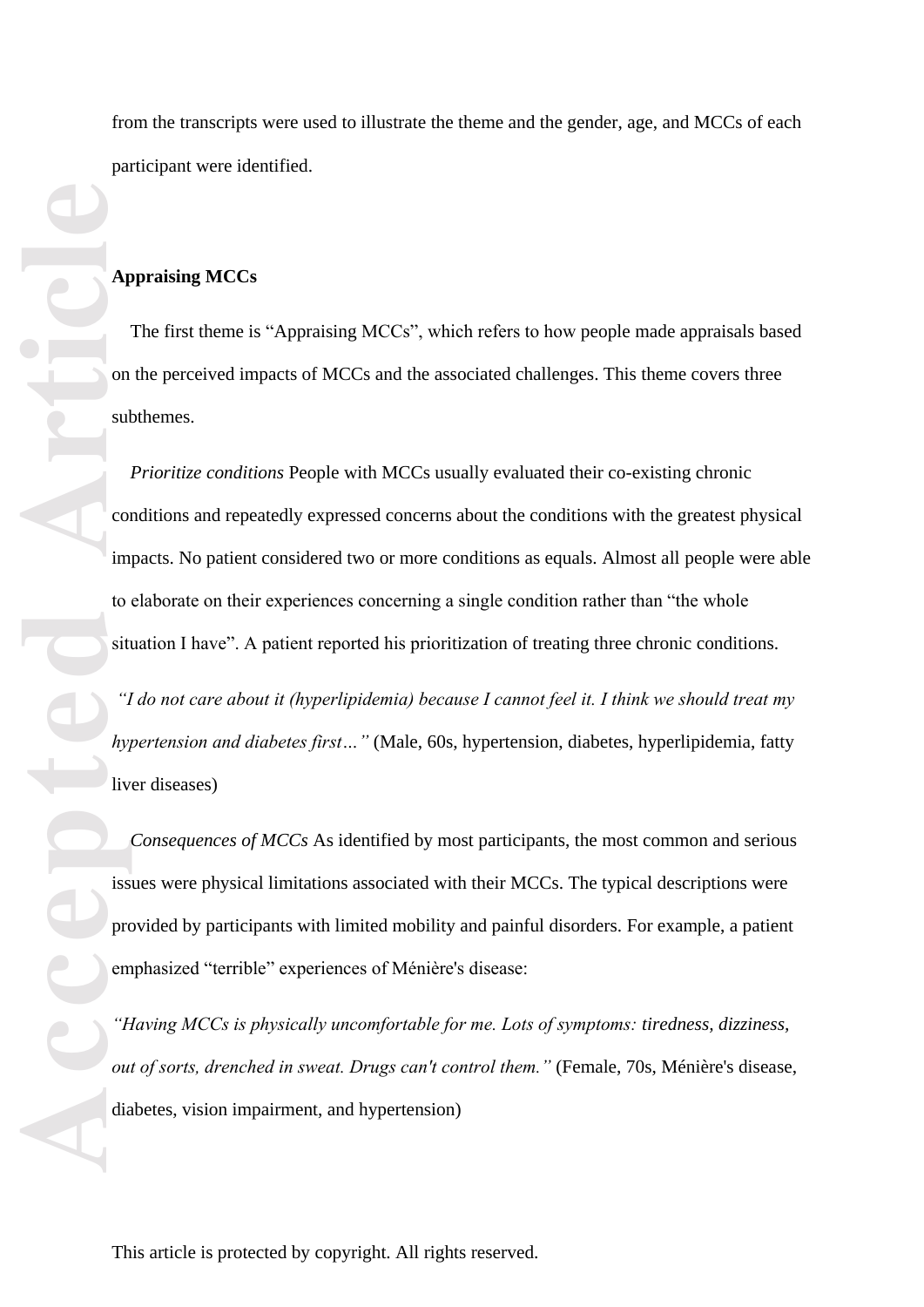Another participant remembered the pains when gout came on suddenly.

*"(Gout ) hurts, really hurts, it hurts too much to get out of bed… "* (Male, 40s, gout, hyperlipidemia, and fatty liver disease)

*Challenges associated with MCCs* Challenges happen at any phase of coping with MCCs. From the view of participants, a challenge could mean a hardship, a difficulty, and a dilemma. Participants viewed healthcare as fragmented. Some expressed a need for better communication between health professionals and themselves. A typical example was that a patient expressed some worries about long -term care after discharge.

*"We did not receive any further support or service. We had to rely upon ourselves. People (patients and their caregivers) do not have any knowledge about care for MCCs. It will be helpful if nurses could provide some self-care training.* " (Female, 60s, stroke and hypertension)

Optimal health outcomes in MCCs hinge on good self-management. Adherence to medications and lifestyle modification might be the greatest challenge in a patient's daily life. For example, a patient described struggles with following a prescription.

**Accepted Articles Contained Articles Contained Articles Contained Properties Contained and a set of the set of the set of the set of the set of the set of the set of the set of the set of the set of the set of the s** "If I could adhere to regular medical check-ups, probably I do not get sick. When I took *medications as prescribed, I felt okay, everything was fine, and then I stopped the pills… I took them again when I felt uncomfortable. Sometimes I was too busy to take the medicine. Sometimes, I just forgot to do it. I thought that it was okay as my body could endure it (hypertension)…soon I got used to it (non -adherence)… I have tried three times to quit smoking. I can do nothing about it. I am a taxi driver, sometimes I am tired, and (smoking) is a way to relax for me…"* (Male, 50s, hypertension, heart disease, and stroke)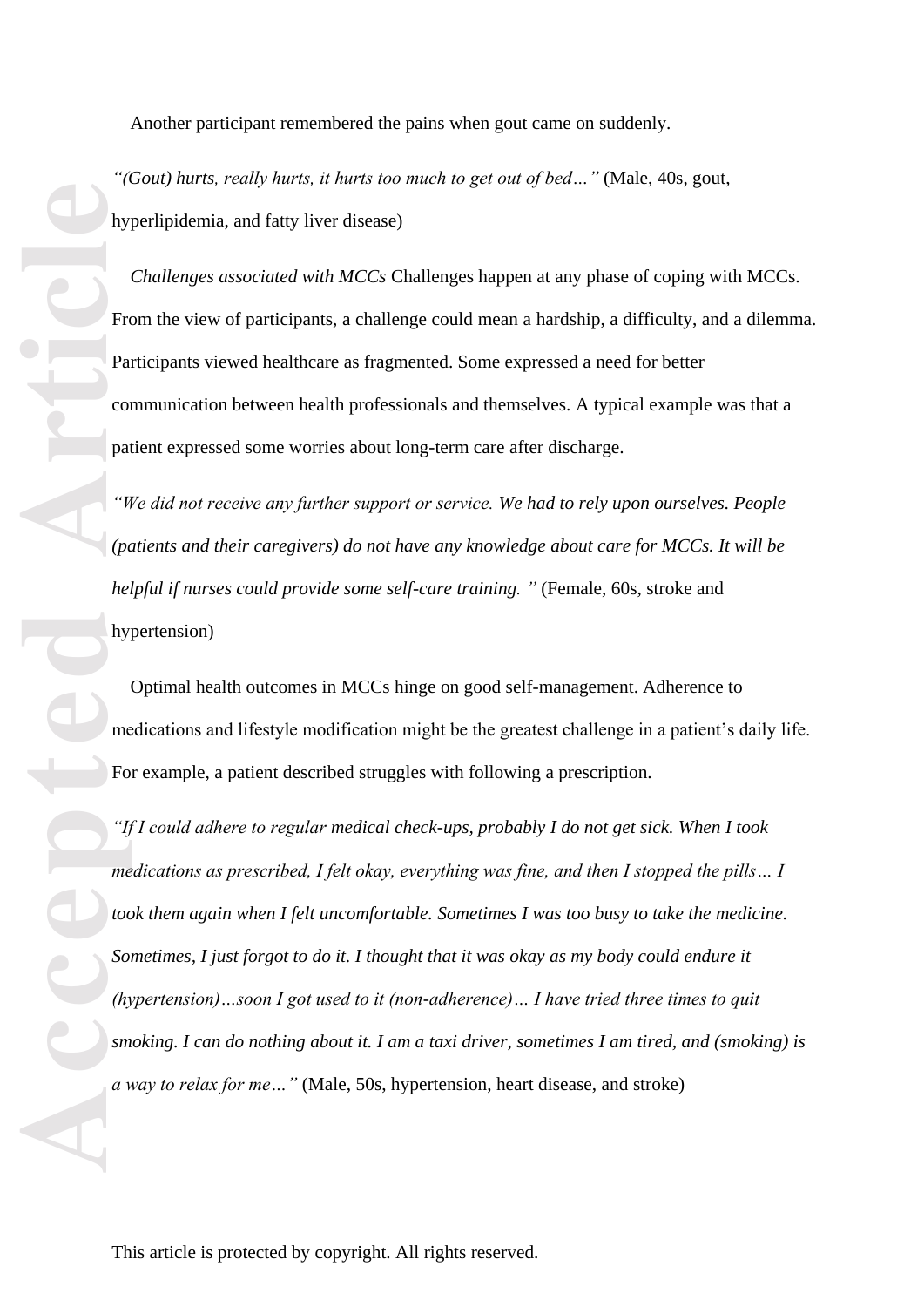Some people talked about the difficulties of maintaining a healthy lifestyle.

*"Sometimes I did exercise, but rarely. For example, sometimes I did press -ups at home. On a whim, I tried to control my diet…two days or three days? (Because) I do not have much time to do it."* (Male, 30s, hypertension and fatty liver disease)

## **Addressing MCCs management**

"Addressing MCCs management " stands for the people's efforts to manage a source of stressful events. The participants presented a strong desire to keep MCCs under control by employing various strategies to treat their chronic conditions. Those strategies include taking medications, choosing alternative therapies, changing lifestyles, and seeking informational support.

 *Taking medications* prescribed by doctors was the most common way of managing chronic conditions. All participants detailed their prescriptions.

*"To treat hypertension, currently, I take Diovan (medicine name) and Shihuida (medicine name), one pill every morning. That is, one Diovan, and one Shihuida. I take the medication like this every day…"* (Male, 60s, diabetes, hypertension, and fatty liver disease)

 Apart from medications prescribed by doctors, people reported seeking additional treatments. Traditional Chinese Medicine (TCM) was suggested by TCM physicians as a component of treating MCCs. Some participants reported replacing prescription drugs with TCM or using TCM as a supplement.

*"He (Doctor of TCM) told me that I had a lot of "dampness" (refers to the water retained in the body) inside my body. My body was not able to remove these fluids so they were gathering together increasingly. I had to vomit all the fluids. He prescribed some Chinese*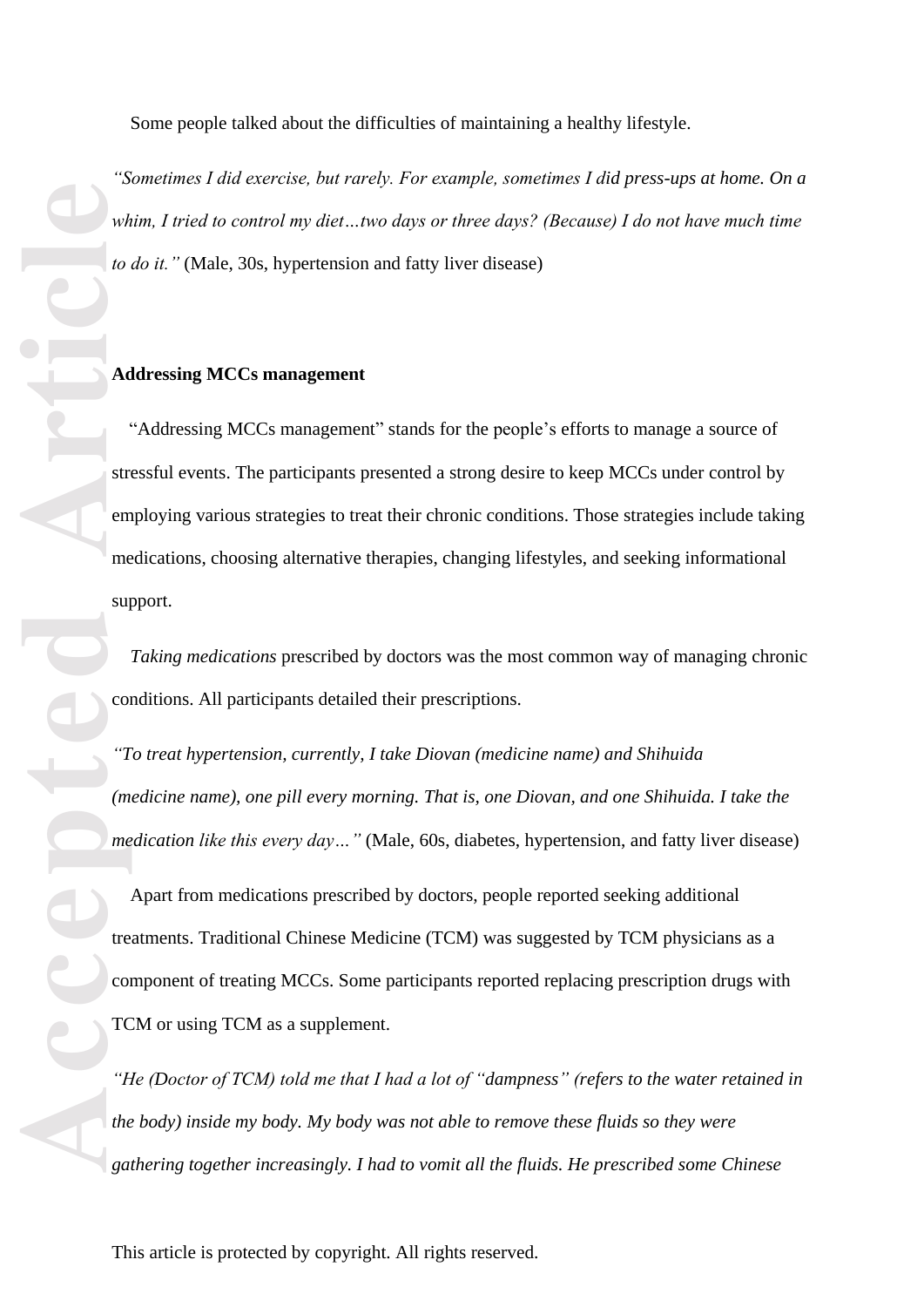*herbal medicine for me. After several times of taking herbs, probably after more than half a year, I felt better, I stop to vomit. I think it works."* (Female, 70s, Ménière's disease, diabetes, vision impairment, and hypertension)

Opinions differed about whether to choose TCM as a therapy with some participants questioning the effect of TCM.

*"I met two patients, one of them said that taking TCM medications have cured his diabetes…,*  I do not believe it. I said the diabetes is a worldwide health problem. Can it be cured by *taking some TCM drugs?"* (Male, 60s, diabetes, hypertension, and fatty liver disease)

Health products as a supplementary treatment were reported by some participants.

**Accepted Article**<br> **Article**<br> **Article**<br> **Article**<br> **Article**<br> **Article**<br> **Article**<br> **Article**<br> **Article**<br> **Article**<br> **Article**<br> **Article**<br> **Article**<br> **Article**<br> **Article**<br> **Article**<br> **Article**<br> **Article**<br> **Article** *"Health is important. You cannot take care of your body until it becomes weak. You should do something when you know the risks. As I have told you before, we should spend the money on prevention instead of treatment. For example, do fitness and take vitamin supplements. The efforts that we spend on prevention (fitness and vitamin supplements) far outweigh what we spend on treating the diseases. This is a view of what I always say: health supplements are very important. Frankly speaking, it is too late when you spend money on medications and visiting a doctor." (*Male, 40s, gout, hyperlipidemia, and fatty liver disease)

 Participants described trying to exercise and change dietary habits to build a healthy lifestyle. The exercise format included attending an exercise training class, jogging, visiting a local fitness gym.

*"I've kept exercising for a long time. I like brisk walking. I usually walk after dinner every*  day, about 40 minutes, sometimes one hour." (Female, 40s, hypertension and diabetes)

Some participants had positive perspectives on lifestyle changes.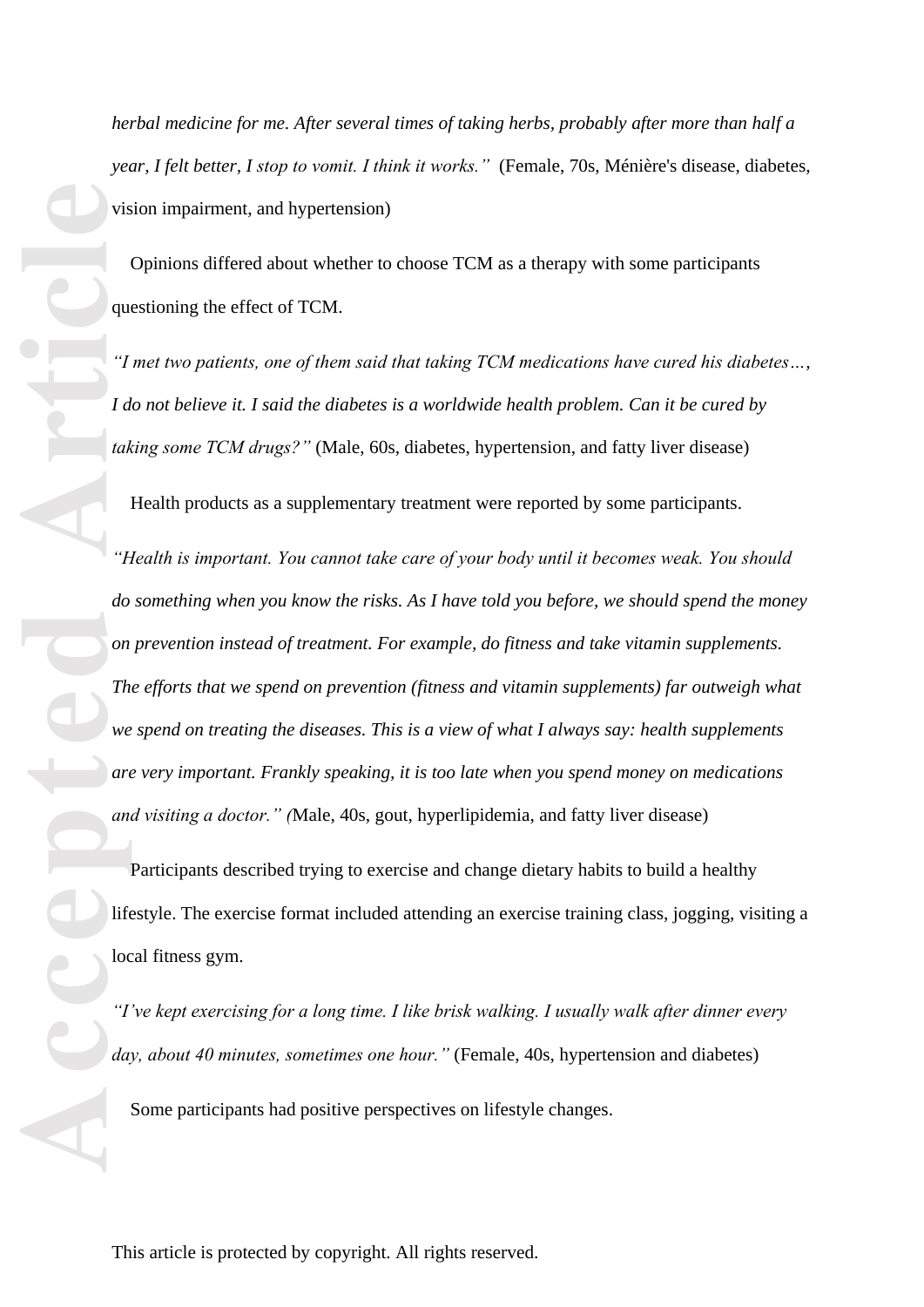*"The most important thing is keeping your health. Doing exercise is a way to keep health y. Life is meaningless if you lose health."* (Male, 40s, gout, hyperlipidemia, and fatty liver disease)

 Information seeking is a way to know illness better. A distinctive example is that a participant reported seeking information about caring MCCs by using the internet.

"After the diagnosis of MCCs, in order to relieve my pain (gout) and treat it well, I tried to *get more information on the internet, for example, Baidu (a Chinese searching engine)…"* (Male, 40s, gout, hyperlipidemia, and fatty liver disease)

 More than half of the participants described "a story of friends" or "someone I knew before". They described what they can learn from the "stories" and how they perceived the "stories".

*"For example, one of my friends, he managed his diabetes very well in the beginning. After one or two years, he thought it (diabetes) was unimportant…he didn't take it seriously. After some time, his blood sugar went up again and he felt uncomfortable with his heart, something wrong with his heart. Then he took an examination. Last time I saw him, he said he was rushed to a tertiary hospital for quadruple -bypass surgery due to diabetic complications. From his story, I think most patients will manage diabetes well at the very beginning because they feel fear. After some time, some of them may think they could control it so they let down their guard… Any patient cannot let down the guard."* (Male, 60s, diabetes, hypertension, and fatty liver disease)

# **Maintaining psychological well -being**

"Maintaining psychological well -being " involves efforts that reduce negative emotional moods regarding stress such as fear, anxiety, depression , and frustration. Most participants reported experiencing negative moods when diagnosed with chronic conditions and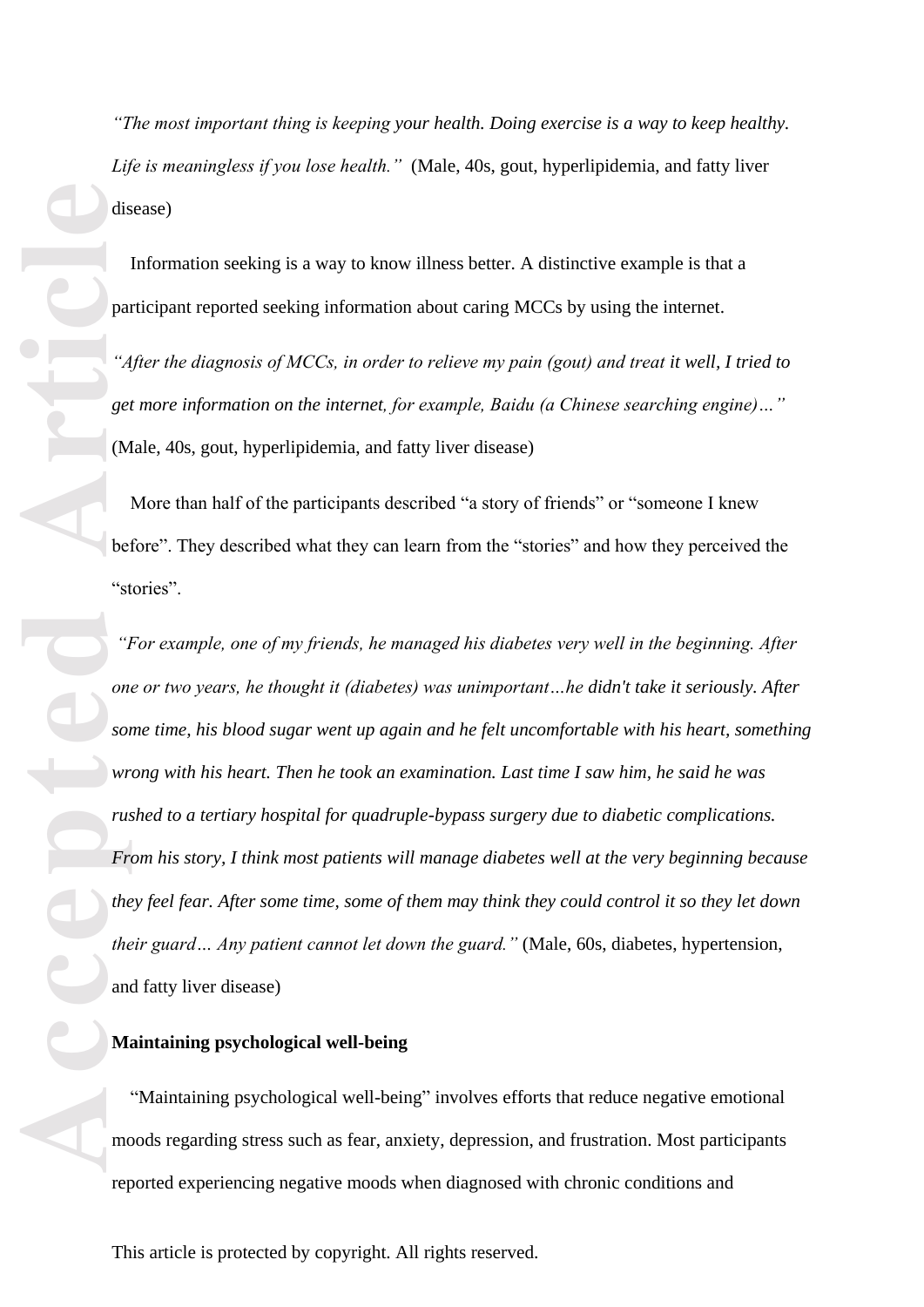encountered some functional loss, but they tried to maintain their mood s by reappraising the stressor in a positive light and comparing with others. This theme includes two subthemes.

*Accepting the reality* means that people adapt themselves to the current situations and the uncontrollable changes. Most participants reported being capable of multiple, simultaneous life changes, resulting in positive representation s of health. For example, a patient stated the experiences of enduring what happened.

*"I am mentally very strong. (The reason for having MCCs is that you have done something wrong), you have to admit your faults and have to be realistic. You have to endure what you could. The key point is that you have to manage yourself when you are sick."* (Male, 50s, hypertension, heart disease, and stroke )

*Positive reframing* represents that people view the life changes regarding MCCs more positively. For example, a patient stated the ways of transforming think. She thought that her body was a good shape because she still kept mobility.

**Accepted Articles Inc.**<br> **Articles Property**<br> **Articles Property**<br> **Articles Property**<br> **Articles Property**<br> **Articles Property**<br> **Articles Property**<br> **Articles Property**<br> **Articles Property** *"There were some stressful feelings, but I am optimistic. (Because)I do not have any physical restrictions. I sleep well and eat well. It is a chronic condition rather than an injury causing physical limitations. If one day I suffer from stroke and I cannot move, that will be a big problem…Now I think I am still young … "* (Female, 30s, cancer and fatty liver disease)

# **Fulfilling a social role**

The theme of "fulfilling a social role" refers to people's efforts in building responsibility towards others and keeping their autonomy. People expressed their willingness to have a routine life to the most possible extent. Two subthemes were identified.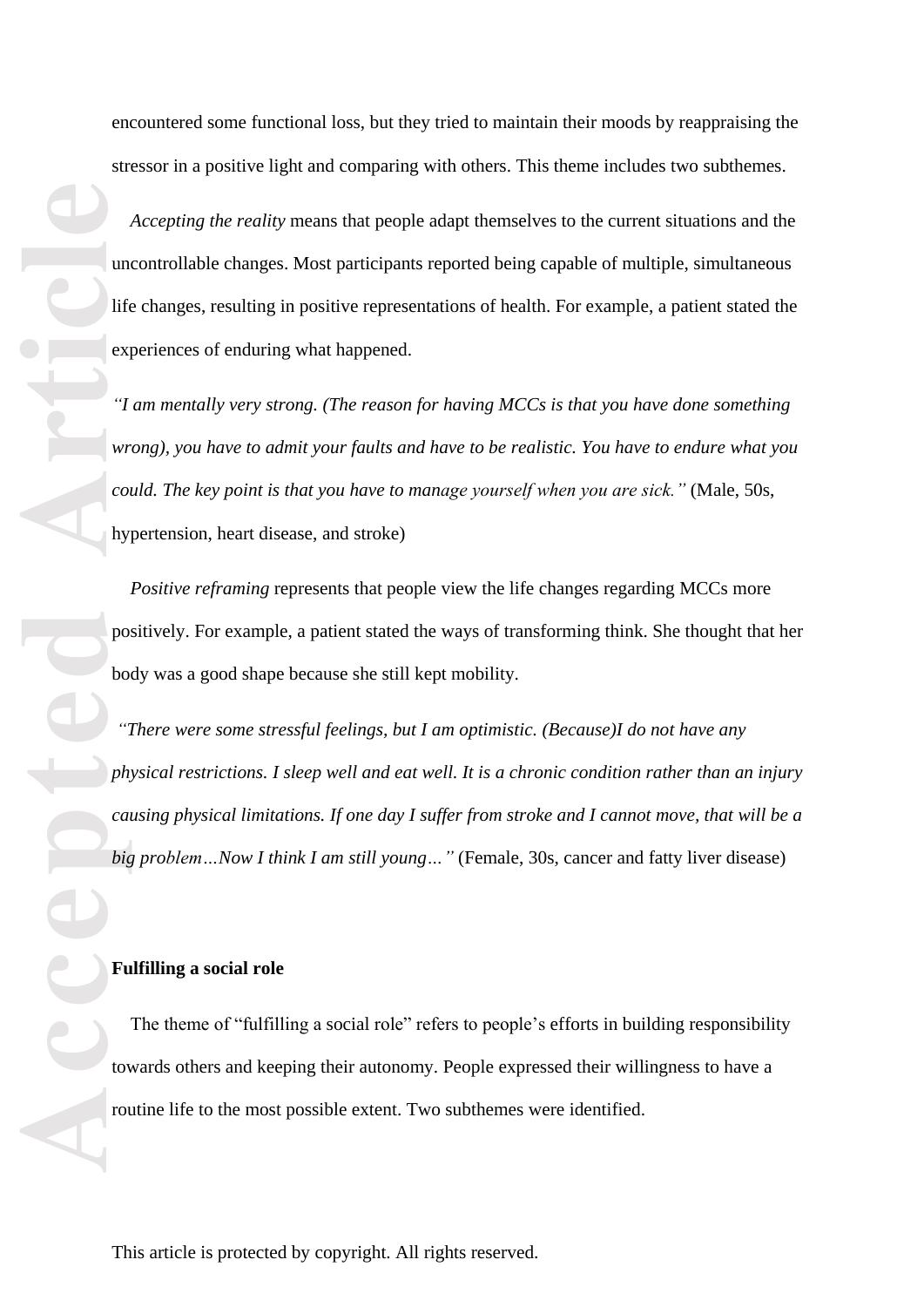*Being a family member* Most reported managing MCCs meant a lot to their family. Some participants stressed that they had to manage their conditions well as they were responsible for maintaining their family.

*"I am 50 years old, I am the 'the cornerstone' of his family, I have to take care of my parents and my children. I will do it (manage MCCs) for my family rather than for myself. "* (Male, 50s, hypertension, heart disease, and stroke )

*Being a friend* Most participants described interactions with their friends and emphasized what they obtained from those interactions. For example, a patient who was active in some informal groups (e.g. Online diabetes forum), described the experiences with " Tang You" (friends with diabetes). He shared his experiences of living a meaningful life by helping others.

*"…I met some patients with diabetes usually. We called us "Tang You". Sometimes met other patients with hypertension. I would like to ask about their conditions and share my stories. Everyone is different, so the conditions are different…I thought, sharing my experiences of treatment and management such as lifestyle modification and medications for hypertension will be helpful for someone else. "* (Male, 60s, diabetes, hypertension, and fatty liver disease)

# **Discussion**

For the contract of the contract of the contract of the contract of the contract of the contract of the contract of the contract of the contract of the contract of the contract of the contract of the contract of the contra The current study use d a qualitative interviewing approach to explore experiences of coping for people with MCCs. All participants were Chinese and married, varying in terms of age, education, and employment. The stories of the participants revealed that they were living actively while coping with MCCs, although they cited worries about how MCCs impacted them. For those participants, experiences of coping helped develop an array of strategies to address symptoms of chronic health conditions, psychological well -being, and social roles by dynamic appraisals of life changes resulting from MCCs.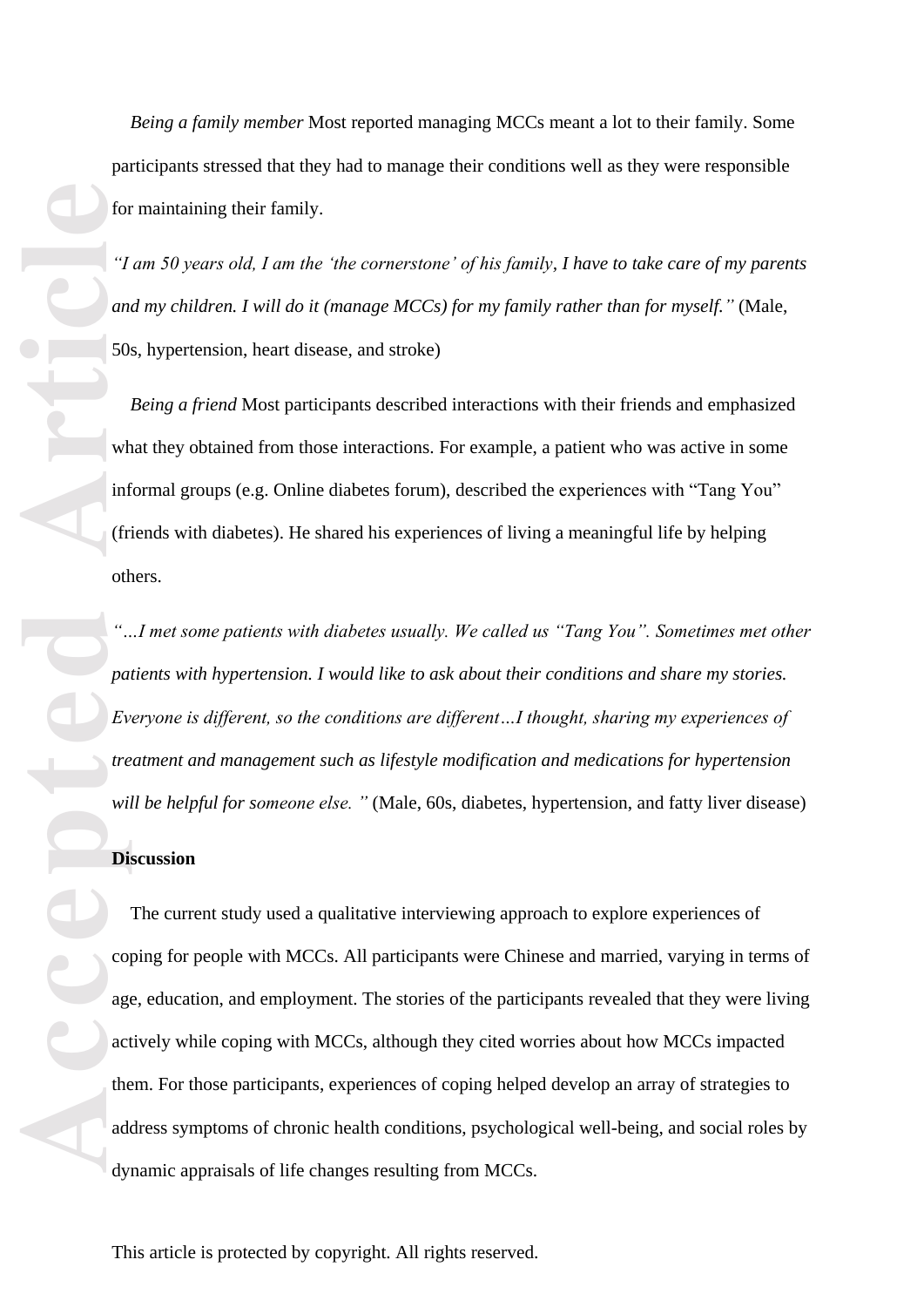ele bet in time in the index of the index of the man and the man and the man and the man and the man and the man and the man and the man and the man and the man and the man and the man and the man and the man and the man a The theme "appraising MCCs" indicates a personal evaluation of what is happening caused by MCCs. Lazarus (2012) suggests that this appraisal is a negotiation between two elemental parts : (1) aspiration of perceiving what is occurring; (2) aspiration of making the best of what is occurring. First, it is not surprising that people develop their own perceptions in response to MCCs. Prior research on illness perceptions considered five domains: identity, timeline, causes, consequences, and controllability (Lau & Hartman, 1983) . This study found that people with MCCs mainly focused on three domains including consequences of MCCs, identity (priority in conditions), and controllability (coping), showing that people with MCCs might hold different perceptions compared to people with a single chronic condition, even though both have an incurable lifelong process potentially filled with distressing moments. The overriding concern of people with MCCs was impaired health status. The combined impacts of co -existing chronic conditions modified the perceptions of people with MCCs such as identity, cause , and timeline (Gibbons et al., 2013). Second, narrative accounts of people showed how they prioritized a collection of complex conditions for self-management. Research indicated that people's prioritization among several chronic conditions with management practices were dynamic and might be supportive for accommodating their MCCs (Morris, Sanders, Kennedy, & Rogers, 2011). In line with a past review (Bratzke et al., 2015), prioritization of MCCs appeared to be a specific day -to -day task experienced by people with MCCs who had to uphold a balance between their chronic conditions. Furthermore, this study found that people predominantly constituted priorities by targeting individual conditions that impact a lot, but the potential effects of the prioritization were not identified. Thus, several questions then arise for further research: How does this prioritization impact self-management of MCCs? What can healthcare professionals learn from this prioritization? How do healthcare professionals set up a collaborative healthcare plan integrated with clinical concerns and statements of the people ?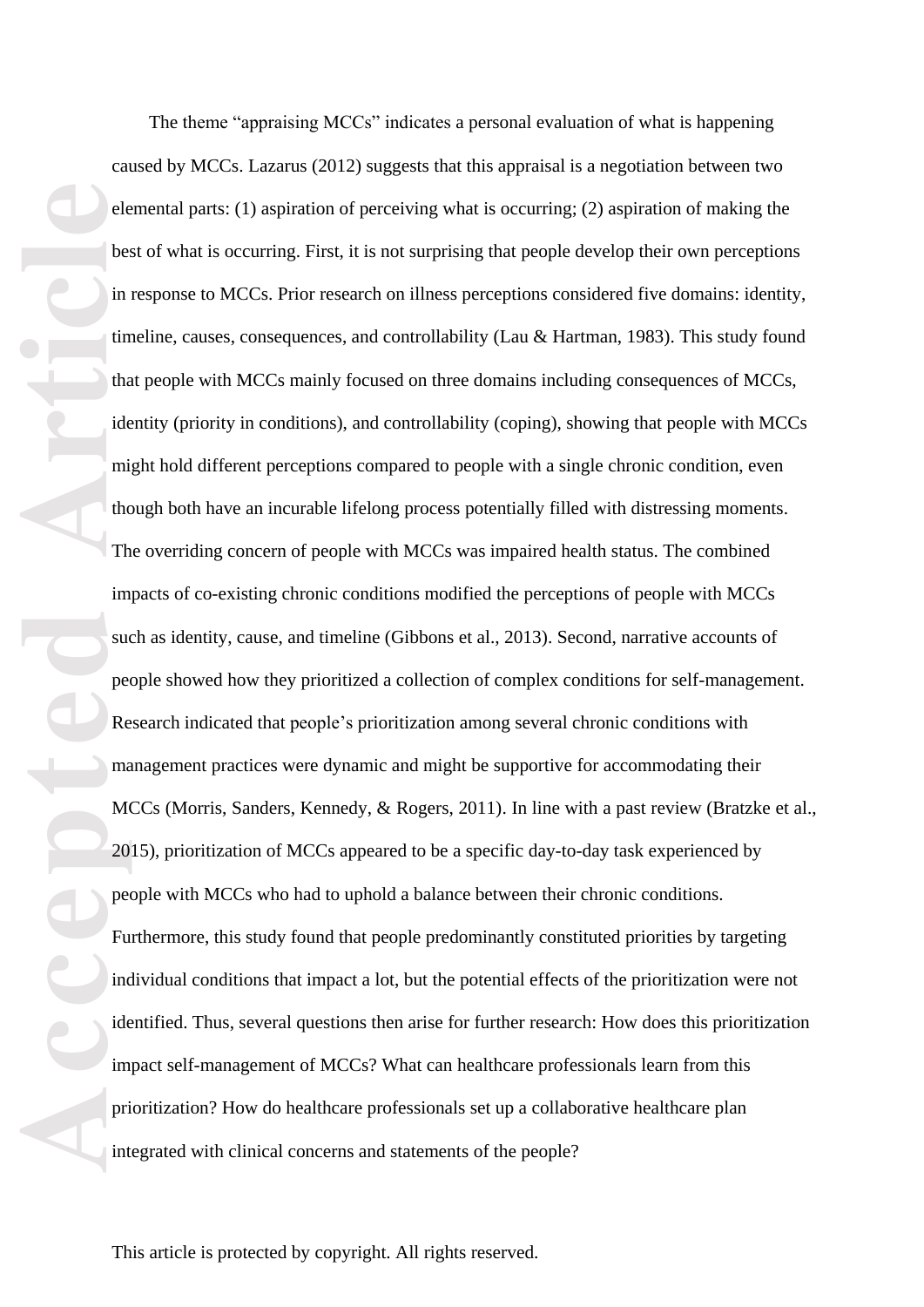ma<br>
pee<br>
ma<br>
do Ou<br>
Th<br>
and Ke<br>
dif bel<br>
eff stu<br>
the<br>
Th<br>
De<br>
paa:<br>
the<br>
em<br>
aut<br>
TC<br>
the Living with MCCs is a lifelong process that needs long -term treatment. This treatment could be thought of as a burden. However, treatment is a crucial component for illness management and better health status for people with MCCs. One of the biggest issues for people with MCCs was adherence to medications. Medication adherence is associated with many factors such as sociodemographic characteristics, the relationship between people and doctors, disease -related factors, and medication factors (Vlasnik, Aliotta, & DeLor, 2005). Our participants attributed their non -adherence to "I forgot to take it" and "I think I am fine". These explanations might indicate that people misunderstood their health regarding MCCs and an inability to participate in disease self-management (Pages -Puigdemont et al., 2016). Key reasons for non -adherence to treatments among MCCs population are varied, including differences in clinical variables (Kim, Bennett, Wallace, Fahey, & Cahir, 2018), medication beliefs (Schüz et al., 2011), fragmented care (Green, Hawley, & Rask, 2007), and synergistic effects between chronic conditions (Calderón -Larrañaga et al., 2019). Participants in this study did not report issues of managing multiple prescriptions nor adverse effects. However, they liked to control immediate symptoms and slow the perceived most severe condition. This finding also reiterated that people with MCCs prioritized their chronic conditions.

This study found that coping strategies adopted by people with MCCs interacted with chronic conditions management, psychological preservation, and maintenance of social roles. Despite different labels in categorizing coping, the emerged strategies were congruent with past studies (Cheng et al., 2018; Löffler et al., 2012), which categorized coping strategies in the context of MCCs into three levels: practically, referring to the management of conditions; emotionally, referring to positive reframing; and socially, referring to the preservation of autonomy. In comparison, our participants displayed more particular skill s, such as using TCM medications. Complementary and alternative therapies have been little investigated in the area of coping with MCCs. As this study was based in China, using TCM medicine and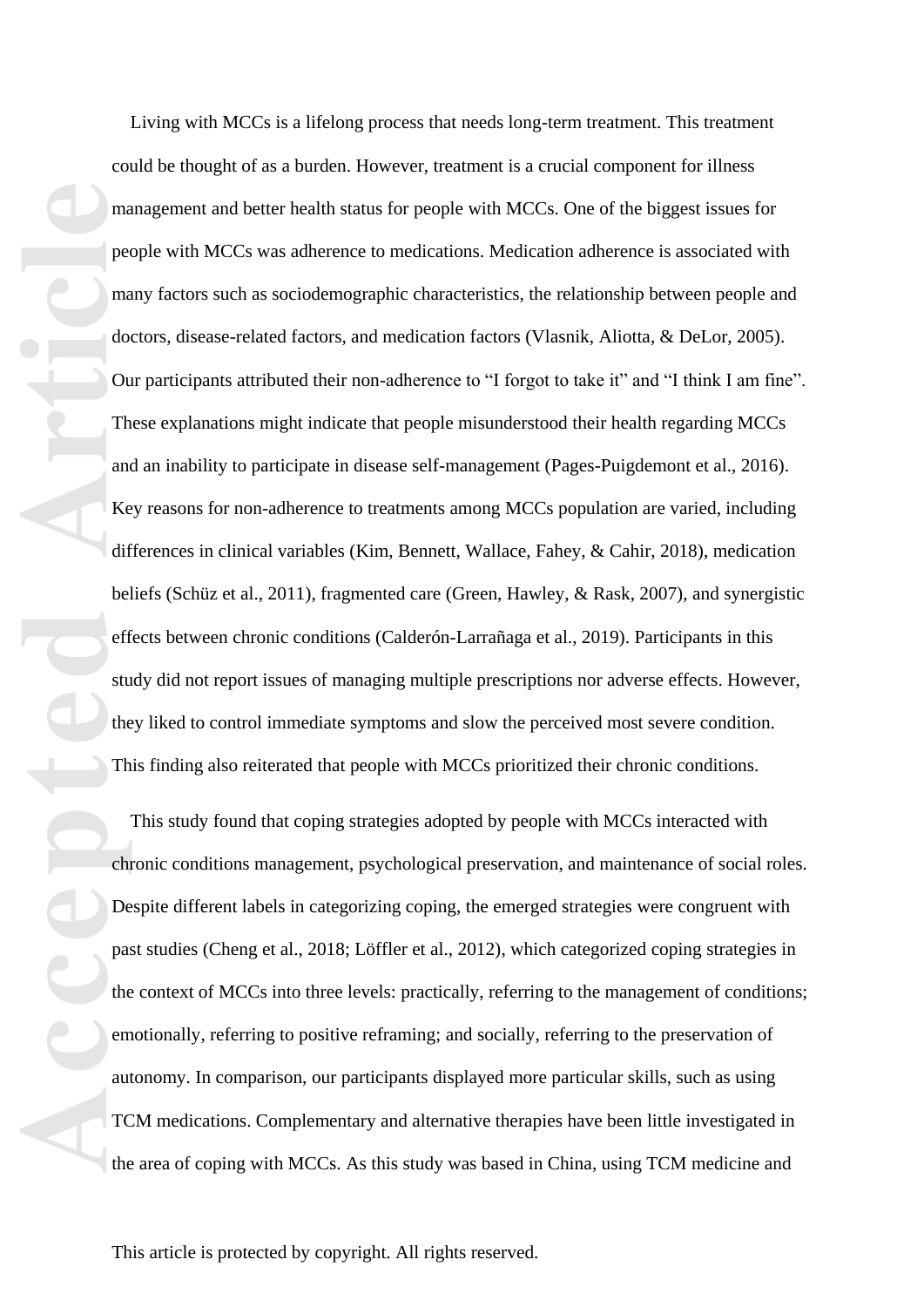visiting a TCM doctor would be easy to obtain in general. Lee, Lin, Wrensch, Adler, and Eisenberg (2000) suggested the reason that Chinese women with breast cancer were more likely to use herbal therapies than white or black peers was the prevalent use of herbal therapies by Chinese. Participants in the present study, reported using TCM because these drugs took effect sometimes. What is more, a review o f complementary and alternative medicine (Bishop, Yardley, & Lewith, 2007) showed that the participants in the present study might be trying to control their conditions by means of what they knew before. They considered TCM as a part of self-management where they could be a decision maker.

Figure 11<br>
Article<br>
Article<br>
Article<br>
Article<br>
Article<br>
Article<br>
Article<br>
Article<br>
Article<br>
Article<br>
Article<br>
Article<br>
Article<br>
Article<br>
Article<br>
Article<br>
Article<br>
Article<br>
Article<br>
Article<br>
Article<br>
Article<br>
Article<br>
Arti Paralleled with past research in which the importance of family was noted (Ridgeway et al., 2014), this study found that coping at the family level might play a significant role in promoting health among people with MCCs. Traditional Chinese cultures value the collectivist orientation, which considers that the foundation of Chinese society is the family unit. Individuals make sense of their roles within the family context where individual issues are usually considered as family issues (Mak & Chan, 1995). The family will support an individual to overcome difficulties when it is necessary. Chinese families suggest that it is harmonious and honorable to be gathered as a unit when facing life changes (Mak & Chan, 1995). This was a study based in mainland China and all participants were married thus it is reasonable to apply a family perspective to understand the significance of family in an individual's coping. In the present study, participants expressed "I would like to do it for my family" rather than "I do it for myself". Collectively, this finding provided insights into the role of the family played in the personal coping process and how individuals experience this kind of "engagement", which refers to common stresses and mutual needs between participants and their family members. The present study paid close attention to personal experiences but the indicators of family functions such as family relationships, unity, and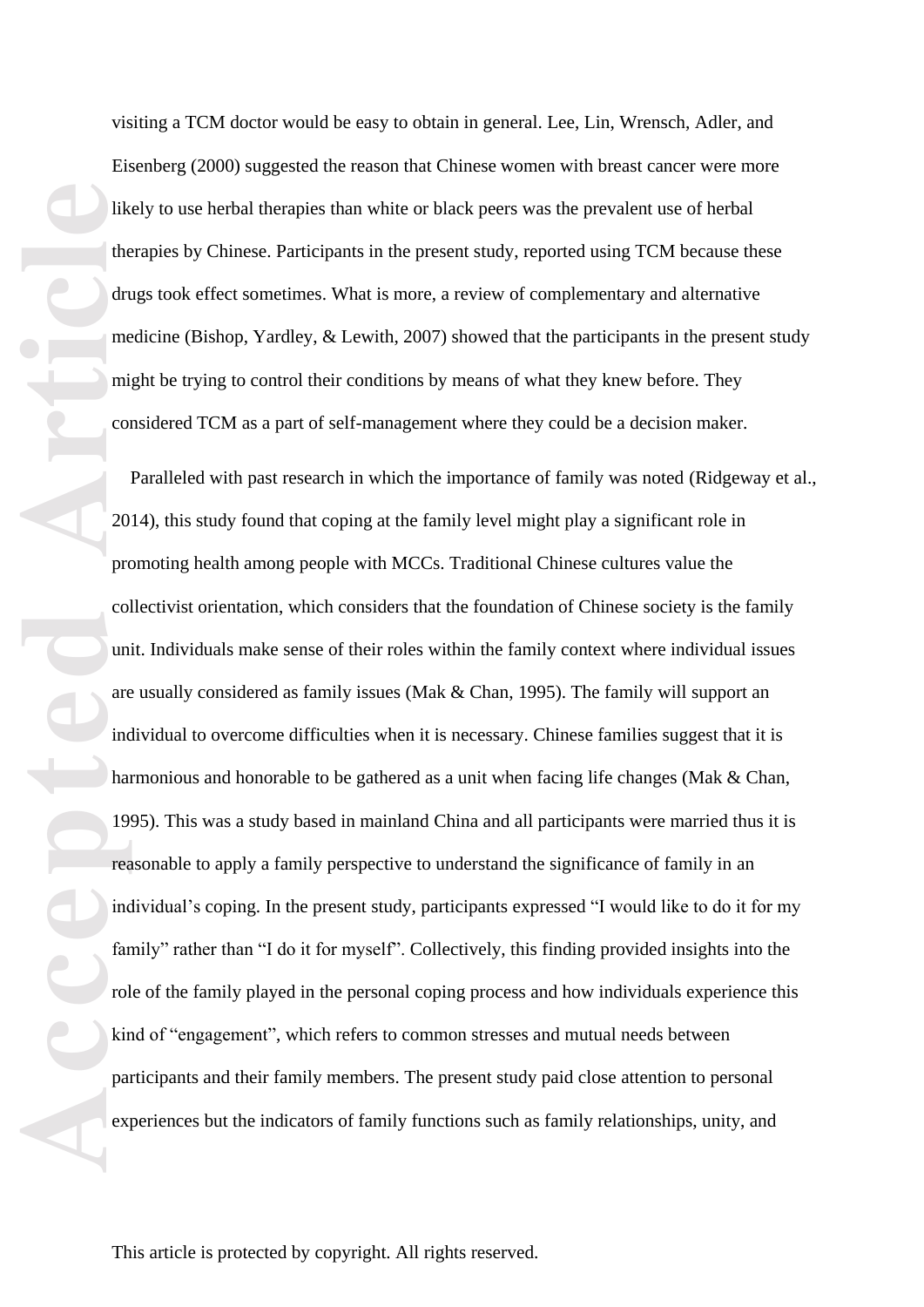roles were not explored. A future study could investigate how an individual and family cope with MCCs as a joint group.

**Accepted Articles** <br> **Article**<br> **Article**<br> **Article**<br> **Article**<br> **Article**<br> **Article**<br> **Article**<br> **Article**<br> **Article**<br> **Article**<br> **Article**<br> **Article**<br> **Article**<br> **Article**<br> **Article**<br> **Article**<br> **Article**<br> **Article**<br> Coping with MCCs is an adaptive process consisting of professional support and social influence. Those contextual factors might have a direct and/or an indirect impact on people's coping. This study found that most participants described how they were impacted by "a story of one of my friends" when seeking informational support, reflecting the important role of social networks played in influencing people's coping experiences. In the Chinese context, social networks are often conceptualized as forms of relationships by which individuals are able to achieve specific objectives (Duran Bell, 2000). Those relationships can be classified into (1) affective (relationships with family members and significant others); (2) instrumental (relationships with those for a practical aim); and (3) Guanxi or connections (relationships that include both affective and instrumental component s) (Bond & Hwang, 1986) . This study suggested narratives of "a friend's story" as experiences of making use of Guanxi, in which the people developed a personal trust and a strong relationship with someone in the cases they have the same background. Making of use Guanxi might provide a buffer against adverse life events. For example, people might set "a friend" as an example to improve a coping strategy (e.g following the advice about exercise to lose weight) and validate an understanding about MCCs (e.g. sharing the therapies and feelings by internet forums). What is more, the subtheme of "*being a friend*" indicated that the people valued and wanted to contribute to Guanxi through interactions with ones who had similar chronic conditions. This finding implied the development of Guanxi, in which a patient was not merely acting as a recipient, but exchanged favors to maintain the relationship (Ellis, 2009).

Support from social networks are proved to be helpful for individuals who are at risk of chronic physical and psychological health problem because it can improve one's social identity, offer information and inspiration, and help a person to go through stressful situations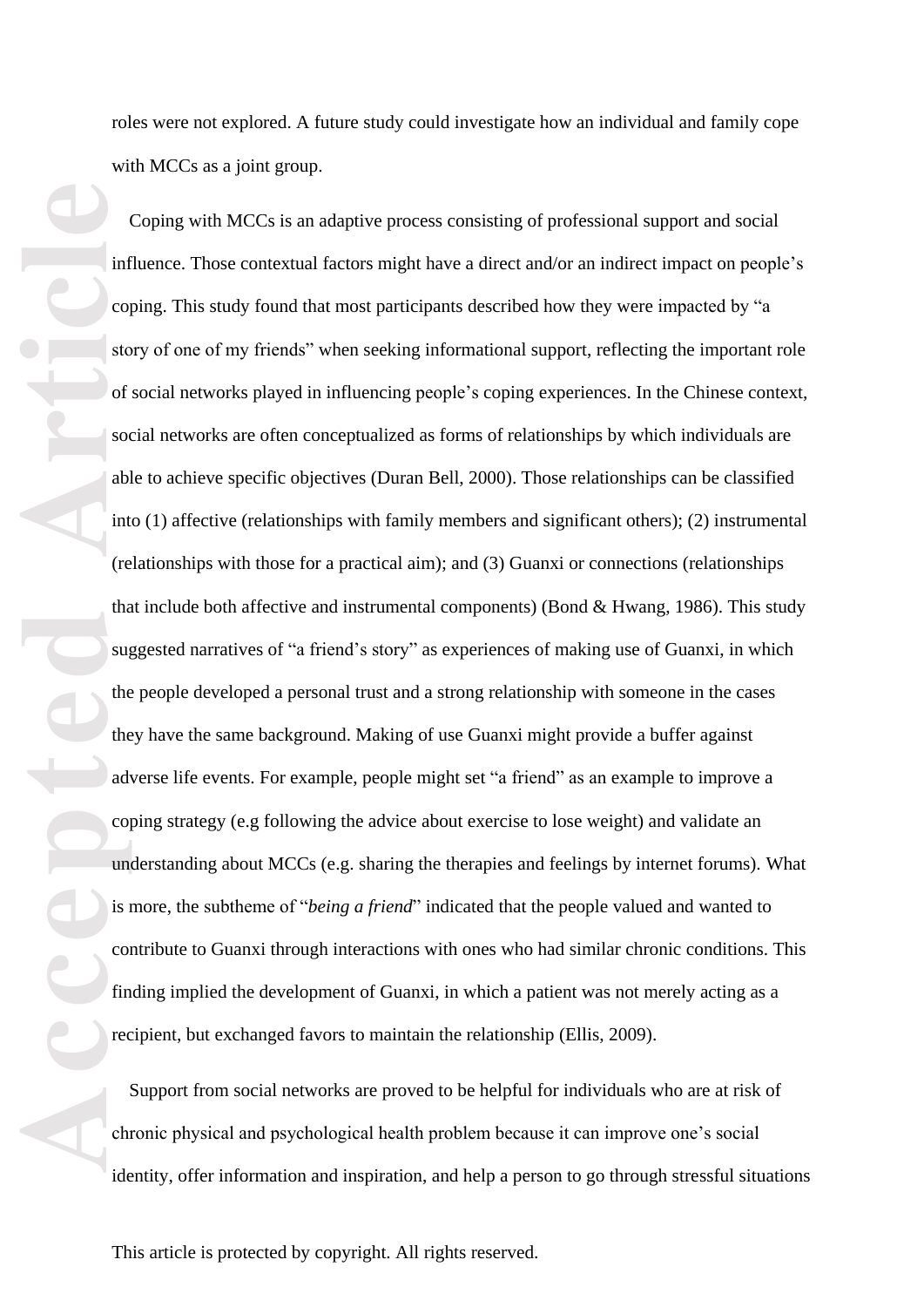For the property of the property of the property of the property of the property of the property of the property of the property of the property of the property of the property of the property of the property of the proper (Shilling et al., 2013 ). It is no doubt that social network is a significant factor to explain adaptations to stressful life events (Brissette, Scheier, & Carver, 2002) and health behavior related outcomes (Laranjo et al., 2015). However, social relationships can consist of both positive and negative components, concurrently (Ahn, Kim, & Zhang, 2016). As suggested by a past study (Vassilev, Rogers, Kennedy, & Koetsenruijter, 2014), it is inappropriate to consider that network support develops in a cumulative way (e.g. the more providers, the more support), and engaging in the social network may have a negative influence (Gallant, Spitze, & Grove, 2010). People's stories regarding involvement in social networks might represent their needs for formal social supports. This study did not identify negative examples of social networks. A plausible explanation is that our participants may subjectivize their experiences as they inclined to say an "I have coped well" story. Nevertheless, it is necessary to examine support from multiple sources in the future. Collectively, those finding s of social networks supported previous works that culture shapes a person's coping by influencing both the person and the surrounding environment (Chun, Moos, & Cronkite, 2006) .

#### **Strengthens and limitation s**

This is the first published qualitative research on coping with MCCs in mainland China. Using a qualitative design, this study presented a theoretical underpinning to explain experiences o f MCCs. Participants varied in demographic and clinical characteristics, allowing for multiple perspectives. A culture -based discussion recognize d the important role of the family and the social networks in shaping people's coping experiences.

One of the major limitations was that participants were purposively recruited from a single hospital in East China, thus the findings may not represent other areas of China. Findings might not be representative of people who live alone or in residential aged care. Due to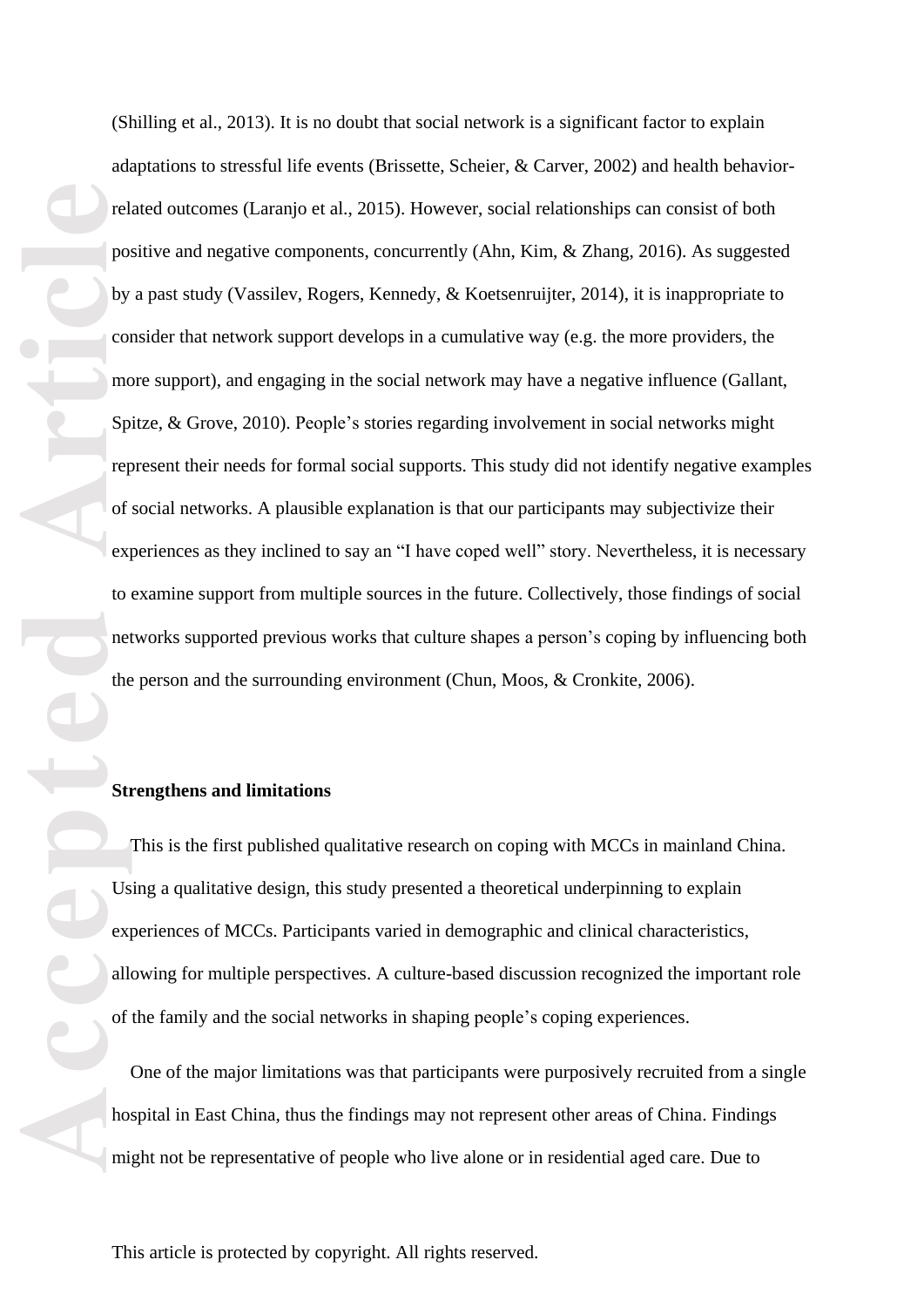regional disparities in China, healthcare for MCCs and people's perspectives on health and disease are varied limiting the generalizability of the findings. A s coping changes over time, knowledge of changes in coping can be obtained if interviews are undertaken based on the disease trajectory. Participants volunteered, therefore they may be motivated to share their stories more than other people, suggesting better coping than other people with MCCs.<br>Differences in coping between genders nor take into consideration the trajectories of MCCs.<br>Coping strategies that emerged from this stu and quantitative research methods.

#### **Conclusion**

**Accession**<br> **Accession**<br> **Accession**<br> **Accession**<br> **Accession**<br> **Accession**<br> **Accession**<br> **Accession**<br> **Accession**<br> **Accession**<br> **Accession**<br> **Accession** This qualitative descriptive study illustrates how Chinese adults cope with MCC in day-today life. Key findings highlight the ways that people appraise MCCs and adopt ways of coping to make sense of their daily life, and also emphasize the significance of family and social networks in coping for Chines adults. This work is as a first step in filling the practical knowledge gap about stress and health among Chinese populations with MCC and contributes to the present knowledge on cross -culture coping. Well -designed, comprehensive interventions with consideration of individuals' needs in the context of a particular culture may reduce the suffering of people with MCCs.

## **Relevance to clinical practice**

The current traditional disease -oriented specialization in the healthcare system is inadequate to manage the healthcare concerns of people with MCCs. People with MCCs have different health concerns when compare to people with single one chronic condition. There is a need to redesign the healthcar e system in accordance with local resources and demands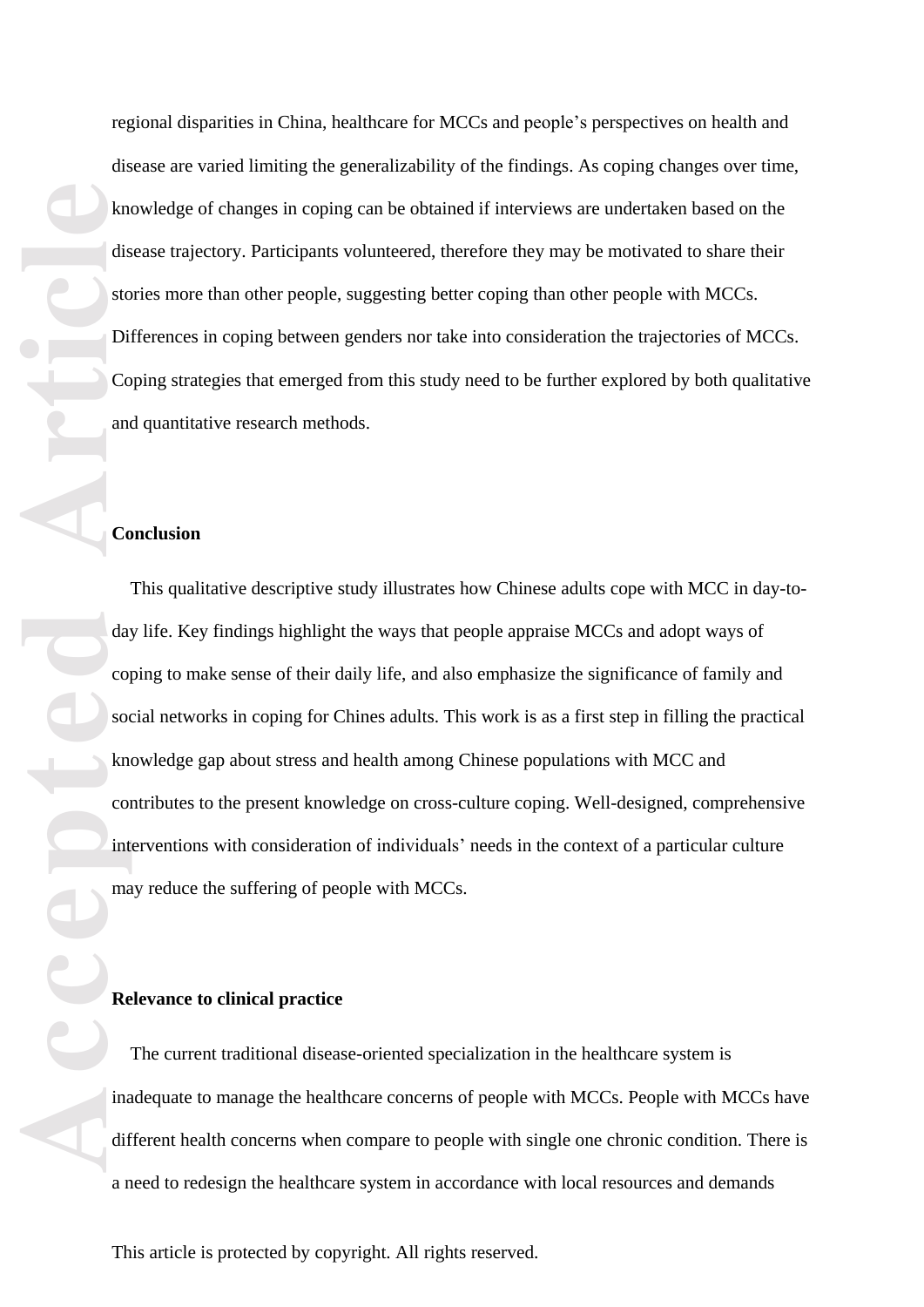focusing on the management of MCCs. Some high -income countries such as the UK and Australia have established clinical guidelines and developed policies to address care of people with MCCs (Chandraratne, Pathirathna, Harrison, & Siriwardena, 2018) . China, as a developing country with significant regional inequality, still lacks an effective healthcare model for people with MCCs. Thus, management of MCCs required more attention from health policymakers, healthcare professionals and their educators, and healthcare services researchers. The top priority for healthcare services is to adjust the current healthcare delivery and allocate healthcare resources to support people with MCCs.

ped articles and articles and articles and articles and articles and articles are ped articles and articles are ped articles and articles are ped articles and articles are ped articles and articles are ped articles and art A multi -disciplinary, integrated approach focusing on patient empowerment strategies such as self-management during care delivery could help people and their families to cope and manage their MCCs. People with MCCs may have difficulty in accommodating all treatments and management recommendations so that collaborative priority setting in a comprehensive healthcare plan should be considered. People with MCCs should be engaged in organizing priorities of treating MCCs and aspects of self-management. Dynamic assessment and monitoring of patient priorities will help guarantee optimal healthcare in which people can obtain continuous support as MCCs may change over time. With integrated care and good self-management, people with MCCs can live well and continue to have a good quality of life.

Healthcare professionals need an in -depth understanding of the psychological needs of people with MCCs. Healthcare professionals could facilitate psychoeducation programs and patient peer support groups to enhance people's understanding of their health conditions, promote their coping and psychological well -being, as well as peer support among people with MCCs. Healthcare professionals should be aware that people cope differently in different social contexts. A better understanding of coping may be gained from effective communication between healthcare professionals and people with MCCs based on the knowledge of their cultural backgrounds.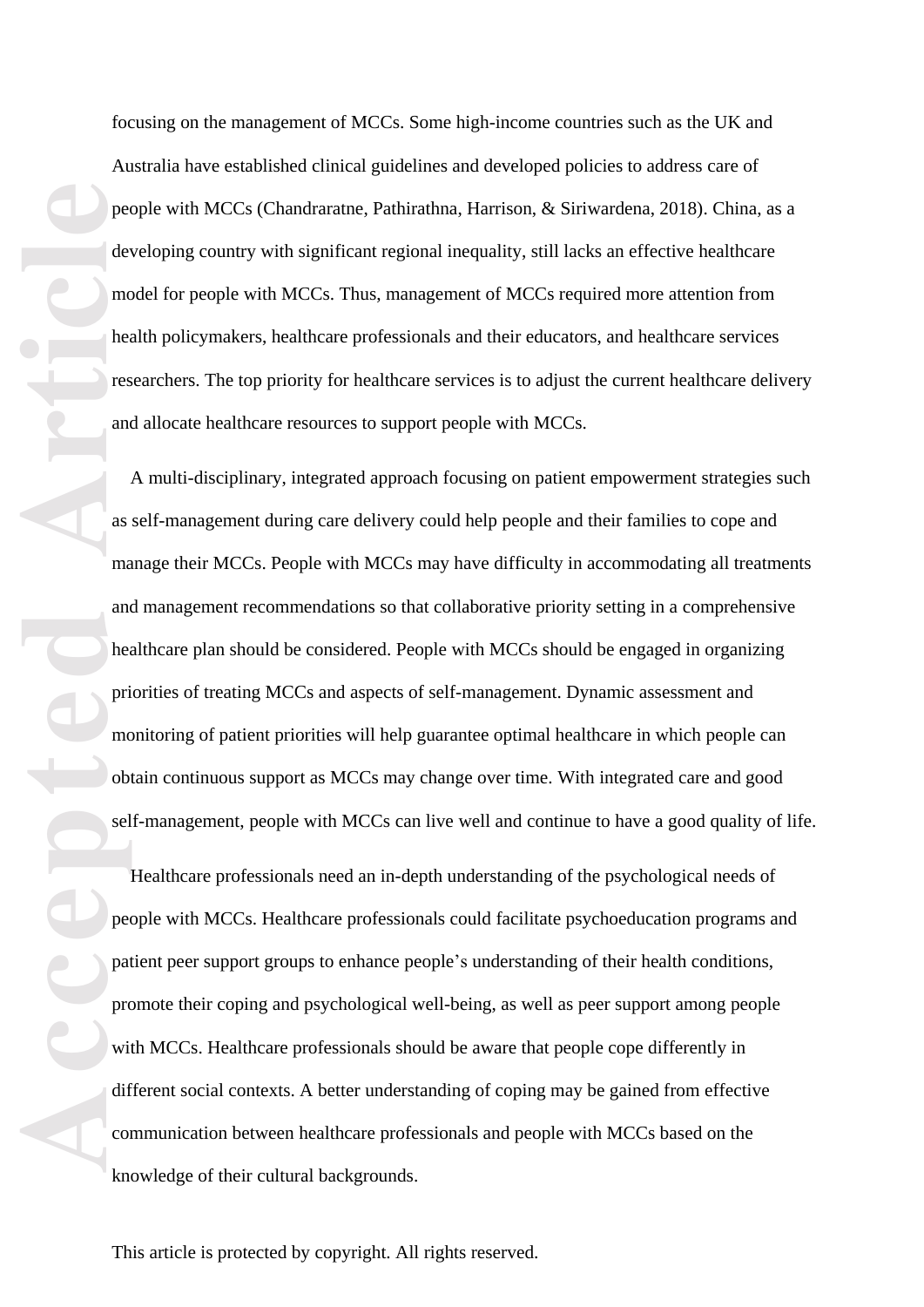# **References**

- Ahn, S., Kim, S., & Zhang, H. (2016). Changes in depressive symptoms among older adults with multiple chronic conditions: Role of positive and negative social support. *International journal of environmental research and public health, 14*(1), 16. doi:10.3390/ijerph14010016
- Aldwin, C. M., & Park, C. L. (2004). Coping and physical health outcomes: An overview. *Psychology & Health, 19*(3), 277 -281. doi:10.1080/0887044042000193514
- Bishop, F. L., Yardley, L., & Lewith, G. T. (2007). A Systematic Review of Beliefs Involved in the Use of Complementary and Alternative Medicine. *Journal of Health Psychology, 12*(6), 851 -867. doi:10.1177/1359105307082447
- Bond, M. H., & Hwang, K.-k. (1986). The social psychology of Chinese people: Oxford University Press.
- Boyd, C. M., & Fortin, M. (2010). Future of multimorbidity research: how should understanding of multimorbidity inform health system design? *Public Health Reviews, 32*(2), 451. doi:10.1007/bf03391611
- Bratzke, L. C., Muehrer, R. J., Kehl, K. A., Lee, K. S., Ward, E. C., & Kwekkeboom, K. L. (2015). Self management priority setting and decision-making in adults with multimorbidity: a narrative review of literature. *Int J Nurs Stud, 52*(3), 744 -755. doi:10.1016/j.ijnurstu.2014.10.010
- Brissette, I., Scheier, M. F., & Carver, C. S. (2002). The role of optimism in social network development, coping, and psychological adjustment during a life transition. *Journal of Personality & Social Psychology, 82*(1), 102 -111. doi:10.1007/bf03391611
- Calderón-Larrañaga, A., Poblador-Plou, B., González-Rubio, F., Gimeno-Feliu, L. A., Abad-Díez, J. M., & Prados -Torres, A. (2012). Multimorbidity, polypharmacy, referrals, and adverse drug events: are we doing things well? *The British journal of general practice : the journal of the Royal College of General Practitioners, 62*(605), e821 -e826. doi:10.3399/bjgp12X659295
- Calderon -Larranaga, A., Vetrano, D. L., Ferrucci, L., Mercer, S. W., Marengoni, A., Onder, G., . . . Fratiglioni, L. (2018). Multimorbidity and functional impairment: bidirectional interplay, synergistic effects and common pathways. *J Intern Med*. doi:10.1111/joim.12843
- Calderón -Larrañaga, A., Vetrano, D. L., Ferrucci, L., Mercer, S. W., Marengoni, A., Onder, G., . . . Fratiglioni, L. (2019). Multimorbidity and functional impairment –bidirectional interplay, synergistic effects and common pathways. *J Intern Med, 285*(3), 255 -271. doi:10.1111/joim.12843
- Carlson, L. E. (2016). Mindfulness-based interventions for coping with cancer. Annals of the New *York Academy of Sciences, 1373*(1), 5 -12. doi:10.1111/nyas.13029
- Castillo -Montoya, M. (2016). Preparing for Interview Research: The Interview Protocol Refinement Framework. *The Qualitative Report, 21*(5), 811 -831.
- Chandraratne, N., Pathirathna, K., Harrison, C., & Siriwardena, A. (2018). A comparison of policies and guidelines related to multimorbidity in the UK, Australia and Sri Lanka. *Australian Journal for General Practitioners, 47*, 14 -19.
- Chen, H., Cheng, M., Zhuang, Y., & Broad, J. B. (2018). Multimorbidity among middle -aged and older persons in urban China: Prevalence, characteristics and health service utilization. *Geriatr Gerontol Int, 18*(10), 1447 -1452. doi:10.1111/ggi.13510
- Cheng, C., Inder, K., & Chan, S. W. (2018). Patients' experiences of coping with multiple chronic conditions: A meta -ethnography of qualitative work. *Int J Ment Health Nurs*. doi:10.1111/inm.12544
- Chun, C. -A., Moos, R. H., & Cronkite, R. C. (2006). Culture: A fundamental context for the stress and coping paradigm *Handbook of multicultural perspectives on stress and coping* (pp. 29 -53): Springer.
- Coventry, P. A., Small, N., Panagioti, M., Adeyemi, I., & Bee, P. (2015). Living with complexity; marshalling resources: a systematic review and qualitative meta -synthesis of lived experience of mental and physical multimorbidity. *BMC family practice, 16*, 171 -171. doi:10.1186/s12875 -015 -0345 - 3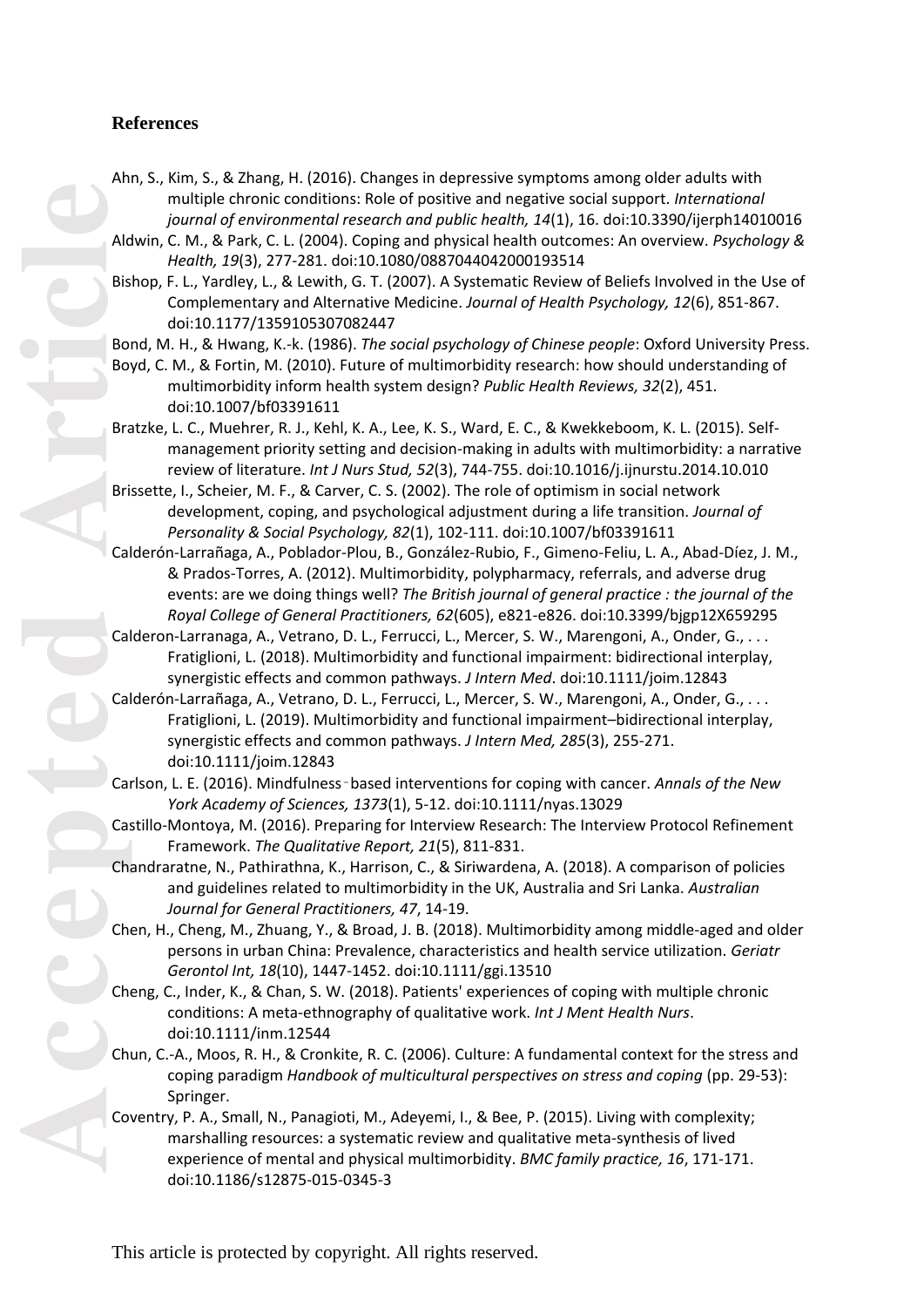- Cox, C. E., Carson, S. S., Hough, C. T. L., Kahn, J., White, D. B., Olsen, M. K., . . . Porter, L. S. (2017). Coping skills training to improve psychological distress among critical illness survivors: A randomized clinical trial *C94. Psychological impacts on respiratory health and critical illness* (pp. A6732 -A6732): American Thoracic Society.
- Creswell, J. W., Hanson, W. E., Clark Plano, V. L., & Morales, A. (2007). Qualitative research designs: Selection and implementation. *The Counseling Psychologist, 35*(2), 236 -264. doi:10.1177/0011000006287390
- Døssing, A., & Burau, V. (2015). Care coordination of multimorbidity: a scoping study. Journal of *Comorbidity, 5*(1), 15 -28. doi:10.15256/joc.2015.5.39
- Duran Bell. (2000). Guanxi: A Nesting of Groups. *Current Anthropology, 41*(1), 132 -138. doi:10.1086/300113
- Ellis, R. (2009). Understanding interpersonal relationships in the Chinese context. *Journal of Intercultural Communication*(20).
- Elo, S., & Kyngäs, H. (2008). The qualitative content analysis process. *Journal of advanced nursing, 62*(1), 107 -115.
- Folkman, S. (2008). The case for positive emotions in the stress process. *Anxiety Stress Coping, <sup>21</sup>*(1), 3-14. doi:10.1080/10615800701740457
- Folkman, S., & Nathan, P. E. (2011). *The Oxford handbook of stress, health, and coping*: Oxford University Press.
- Gallant, M. P., Spitze, G., & Grove, J. G. (2010). Chronic illness self -care and the family lives of older adults: A synthetic review across four ethnic groups. *Journal of cross -cultural gerontology, 25*(1), 21 -43. doi:10.1007/s10823 -010 -9112 - z
- Gibbons, C. J., Kenning, C., Coventry, P. A., Bee, P., Bundy, C., Fisher, L., & Bower, P. (2013). Development of a Multimorbidity Illness Perceptions Scale (MULTIPleS). *PLOS ONE, 8*(12), e81852. doi:10.1371/journal.pone.0081852
- Green, J. L., Hawley, J. N., & Rask, K. J. (2007). Is the number of prescribing physicians an independent risk factor for adverse drug events in an elderly outpatient population? *The American Journal of Geriatric Pharmacotherapy, 5*(1), 31 -39. doi:10.1016/j.amjopharm.2007.03.004
- Harris, M., Dennis, S., & Pillay, M. (2013). Multimorbidity Negotiating priorities and making progress. *Australian Family Physician, 42*, 850 -854.
- Hsieh, H. -F., & Shannon, S. E. (2005). Three approaches to qualitative content analysis. *Qualitative health research, 15*(9), 1277 -1288.
- Ito, M., & Matsushima, E. (2017). Presentation of coping strategies associated with physical and mental health during health check -ups. *Community Ment Health J, 53*(3), 297 -305. doi:10.1007/s10597 -016 -0048 - 9
- Kim, S., Bennett, K., Wallace, E., Fahey, T., & Cahir, C. (2018). Measuring medication adherence in older community -dwelling patients with multimorbidity. *Eur J Clin Pharmacol, 74*(3), 357 -364. doi:10.1007/s00228 -017 -2388 - y
- Laranjo, L., Arguel, A., Neves, A. L., Gallagher, A. M., Kaplan, R., Mortimer, N., . . . Lau, A. Y. S. (2015). The influence of social networking sites on health behavior change: a systematic review and meta -analysis. *Journal of the American Medical Informatics Association, 22*(1), 243 -256. doi:10.1136/amiajnl -2014 -002841
- Lau, R. R., & Hartman, K. A. (1983). Common sense representations of common illnesses. *Health psychology, 2*(2), 167.
- Lazarus, R. S. (2012). Evolution of a model of stress, coping, and discrete emotions. In V. H. Rice (Ed.), *Handbook of stress, coping, and health: Implications for nursing research, theory, and practice* (2nd ed. ed., pp. 199 -225): SAGE.
- Lazarus, R. S., & Folkman, S. (1984). *Stress, appraisal and coping*. New York: Springer Publishing Company.

**Cre**<br> **Accepted Article**<br> **Article**<br> **Article**<br> **Article**<br> **Article**<br> **Article**<br> **Article**<br> **Article**<br> **Article**<br> **Article**<br> **Article**<br> **Article**<br> **Article**<br> **Article**<br> **Article**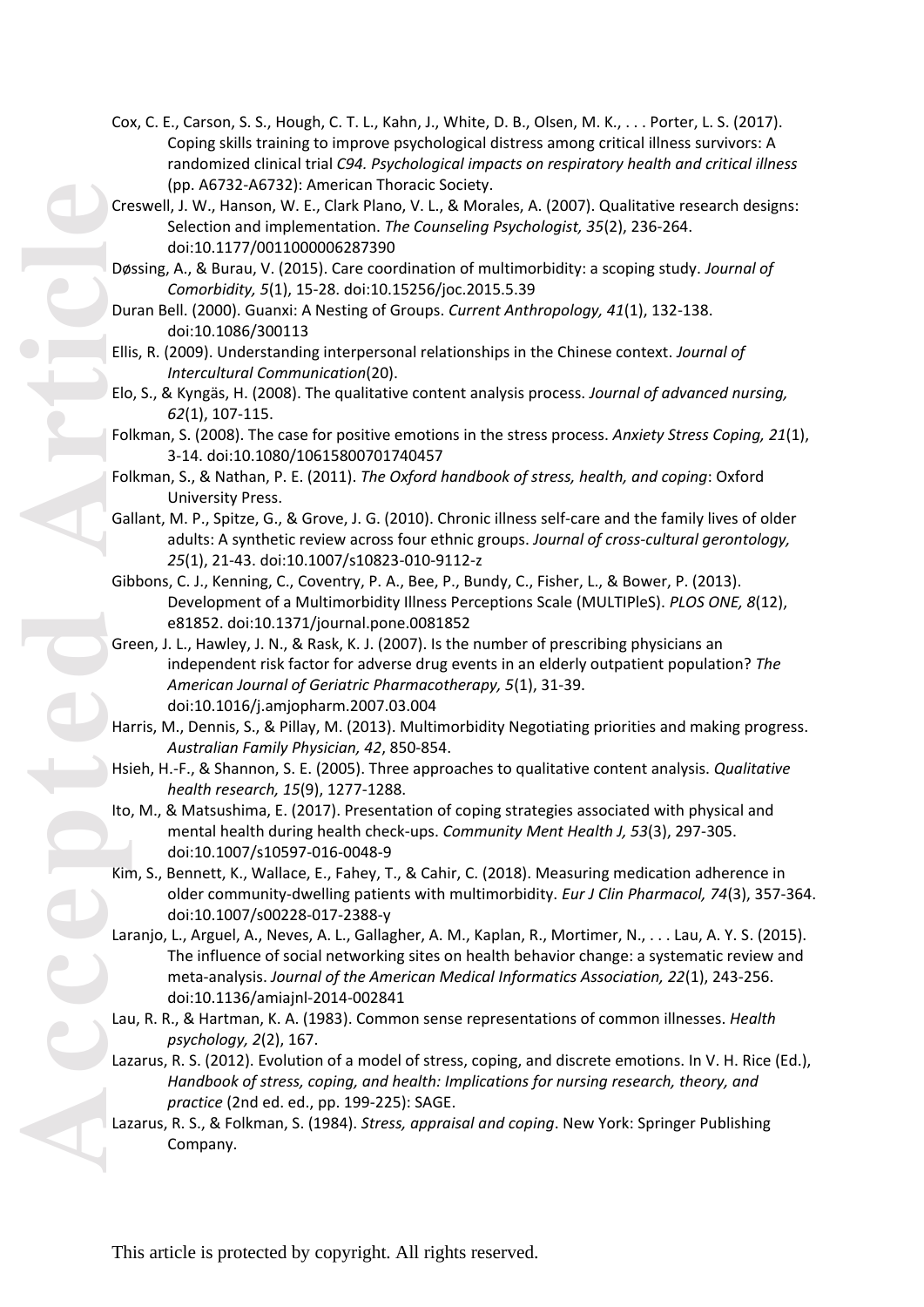- Lee, M. M., Lin, S. S., Wrensch, M. R., Adler, S. R., & Eisenberg, D. (2000). Alternative therapies used by women with breast cancer in four ethnic populations. *Journal of the National Cancer Institute, 92*(1), 42 -47. doi:10.1097/01893697 -200119020 -00022
- Livneh, H. (2016). Quality of life and coping with chronic illness and disability: A temporal perspective. *Rehabilitation Counseling Bulletin, 59*(2), 67 -83. doi:10.1891/9780826161628.0011
- Löffler, C., Kaduszkiewicz, H., Stolzenbach, C.-O., Streich, W., Fuchs, A., van den Bussche, H., . . . Altiner, A. (2012). Coping with multimorbidity in old age –a qualitative study. *BMC family practice, 13*(1), 45. doi:10.1186/1471 -2296 -13 -45
- Mak, A. S., & Chan, H. (1995). *Chinese family values in Australia* (Vol. 2018). Southbank, Australia: Australian Institute of Family Studies.
- Marengoni, A., Angleman, S., Melis, R., Mangialasche, F., Karp, A., Garmen, A., . . . Fratiglioni, L. (2011). Aging with multimorbidity: A systematic review of the literature. *Ageing Res Rev, 10*(4), 430 -439. doi:10.1016/j.arr.2011.03.003
- Mason, B., Nanton, V., Epiphaniou, E., Murray, S. A., Donaldson, A., Shipman, C., . . . Boyd, K. (2016). 'My body is falling apart.' Understanding the experiences of patients with advanced multimorbidity to improve care: serial interviews with patients and carers. *BMJ Supportive & Palliative Care, 6*(1), 60. doi:10.1136/bmjspcare -2013 -000639
- Morris, R. L., Sanders, C., Kennedy, A. P., & Rogers, A. (2011). Shifting priorities in multimorbidity: a longitudinal qualitative study of patient's prioritization of multiple conditions. *Chronic Illn, 7*(2), 147-161. doi:10.1177/1742395310393365

Morse, J. M. (2015). Data were saturated: Sage Publications Sage CA: Los Angeles, CA.

- National Institute for Health and Care Excellence. (2016). Multimorbidity: clinical assessment andMultimorbidity: clinical assessment and managementmanagement. Retrieved from https://www.nice.org.uk/guidance/ng56/resources/multimorbidity-clinical-assessment-andmanagement -pdf -1837516654789
- Pages -Puigdemont, N., Mangues, M. A., Masip, M., Gabriele, G., Fernández -Maldonado, L., Blancafort, S., & Tuneu, L. (2016). Patients' perspective of medication adherence in chronic conditions: a qualitative study. *Advances in therapy, 33*(10), 1740 -1754. doi:10.1007/s12325 -016 -0394 - 6
- Palmer, K., Marengoni, A., Forjaz, M. J., Jureviciene, E., Laatikainen, T., Mammarella, F., . . . Onder, G. (2018). Multimorbidity care model: Recommendations from the consensus meeting of the Joint Action on Chronic Diseases and Promoting Healthy Ageing across the Life Cycle (JA - CHRODIS). *Health Policy, 122*(1), 4 -11. doi:https://doi.org/10.1016/j.healthpol.2017.09.006
- Read, J. R., Sharpe, L., Modini, M., & Dear, B. F. (2017). Multimorbidity and depression: A systematic review and meta -analysis. *J Affect Disord, 221*, 36 -46. doi:10.1016/j.jad.2017.06.009
- Ridgeway, J. L., Egginton, J. S., Tiedje, K., Linzer, M., Boehm, D., Poplau, S., . . . Eton, D. T. (2014). Factors that lessen the burden of treatment in complex patients with chronic conditions: a qualitative study. *Patient Prefer Adherence, 8*, 339 -351. doi:10.2147/ppa.S58014
- Rosbach, M., & Andersen, J. S. (2017). Patient -experienced burden of treatment in patients with multimorbidity – A systematic review of qualitative data. *PLOS ONE, 12*(6), e0179916. doi:10.1371/journal.pone.0179916
- Sandelowski, M. (2000). Whatever happened to qualitative description? *Research in nursing & health,*  23(4), 334-340. doi:10.1002/1098-240x(200008)23:4<334::aid-nur9>3.0.co;2-g
- Schüz, B., Marx, C., Wurm, S., Warner, L. M., Ziegelmann, J. P., Schwarzer, R., & Tesch -Römer, C. (2011). Medication beliefs predict medication adherence in older adults with multiple illnesses. *Journal of Psychosomatic Research, 70*(2), 179 -187. doi:10.1016/j.jpsychores.2010.07.014
- Shad, B., Ashouri, A., Hasandokht, T., Rajati, F., Salari, A., Naghshbandi, M., & Mirbolouk, F. (2017). Effect of multimorbidity on quality of life in adult with cardiovascular disease: a cross sectional study. *Health Qual Life Outcomes, 15*(1), 240. doi:10.1186/s12955 -017 -0820 - 8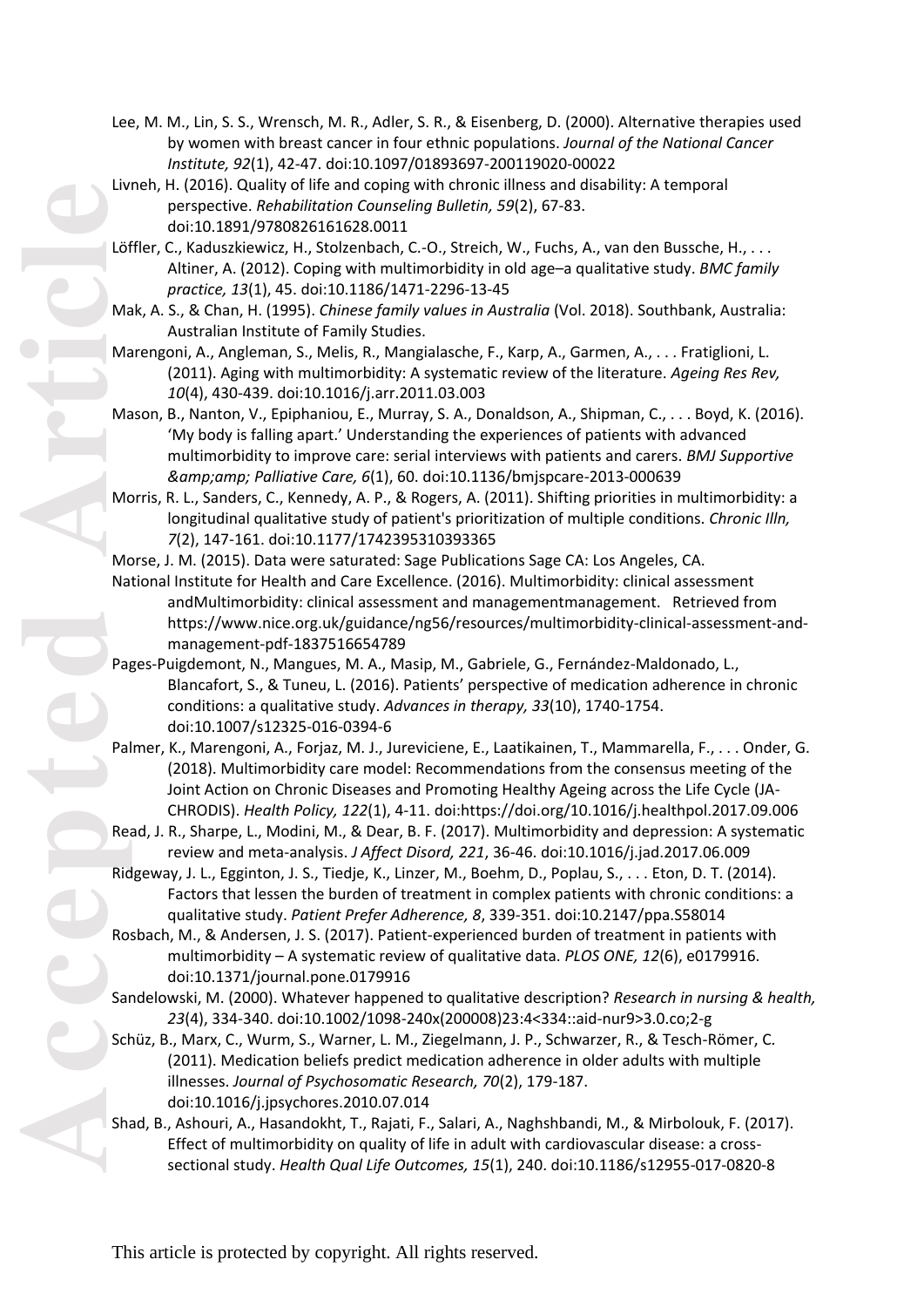- Shilling, V., Morris, C., Thompson -Coon, J., Ukoumunne, O., Rogers, M., & Logan, S. (2013). Peer support for parents of children with chronic disabling conditions: a systematic review of quantitative and qualitative studies. *Developmental Medicine & Child Neurology, 55*(7), 602 - 609. doi:10.1111/dmcn.12091
- Sum, G., Hone, T., Atun, R., Millett, C., Suhrcke, M., Mahal, A., . . . Lee, J. T. (2018). Multimorbidity and out -of -pocket expenditure on medicines: a systematic review. *BMJ global health, 3*(1), e000505. doi:10.1136/bmjgh -2017 -000505
- Tong, A., Sainsbury, P., & Craig, J. (2007). Consolidated criteria for reporting qualitative research (COREQ): a 32 -item checklist for interviews and focus groups. *International Journal for Quality in Health Care, 19*(6), 349 -357. doi:10.1093/intqhc/mzm042
- Traa, M. J., De Vries, J., Bodenmann, G., & Den Oudsten, B. L. (2015). Dyadic coping and relationship functioning in couples coping with cancer: a systematic review. *British Journal of Health Psychology, 20*(1), 85 -114. doi:10.1111/bjhp.12094
- Vassilev, I., Rogers, A., Kennedy, A., & Koetsenruijter, J. (2014). The influence of social networks on self -management support: a metasynthesis. *BMC public health, 14*(1), 719. doi:10.1186/1471 -2458 -14 -719
- Vlasnik, J. J., Aliotta, S. L., & DeLor, B. (2005). Medication adherence: factors influencing compliance with prescribed medication plans. *The Case Manager, 16*(2), 4 7 -51. doi:10.1016/j.casemgr.2005.01.009
- Wang, H. H., Wang, J. J., Wong, S. Y., Wong, M. C., Li, F. J., Wang, P. X., . . . Mercer, S. W. (2014). Epidemiology of multimorbidity in China and implications for the healthcare system: cross sectional survey among 162,464 community household residents in southern China. *BMC*  Med, 12, 188. doi:10.1186/s12916-014-0188-0
- Wang, L., Si, L., Cocker, F., Palmer, A. J., & Sanderson, K. (2018). A systematic review of cost-of-illness studies of multimorbidity. *Applied Health Economics and Health Policy, 16*(1), 15 -29. doi:10.1007/s40258 -017 -0346 - 6
- Wang, S., D'arcy, C., Yu, Y., Li, B., Liu, Y., Tao, Y., . . . Fu, Y. (2015). Prevalence and patterns of multimorbidity in northeastern China: a cross -sectional study. *Public Health, 129*(11), 1539 - 1546. doi:10.1016/j.puhe.2015.06.013
- Wister, A. V., Coatta, K. L., Schuurman, N., Lear, S. A., Rosin, M., & MacKey, D. (2016). A lifecourse model of multimorbidity resilience: Theoretical and research developments. *The International Journal of Aging and Human Development, 82*(4), 290 -313. doi:10.1177/0091415016641686
- World Health Organization. (2015). China country assessment report on ageing and health. Retrieved from
	- https://apps.who.int/iris/bitstream/handle/10665/194271/9789241509312\_eng.pdf?seque nce=1